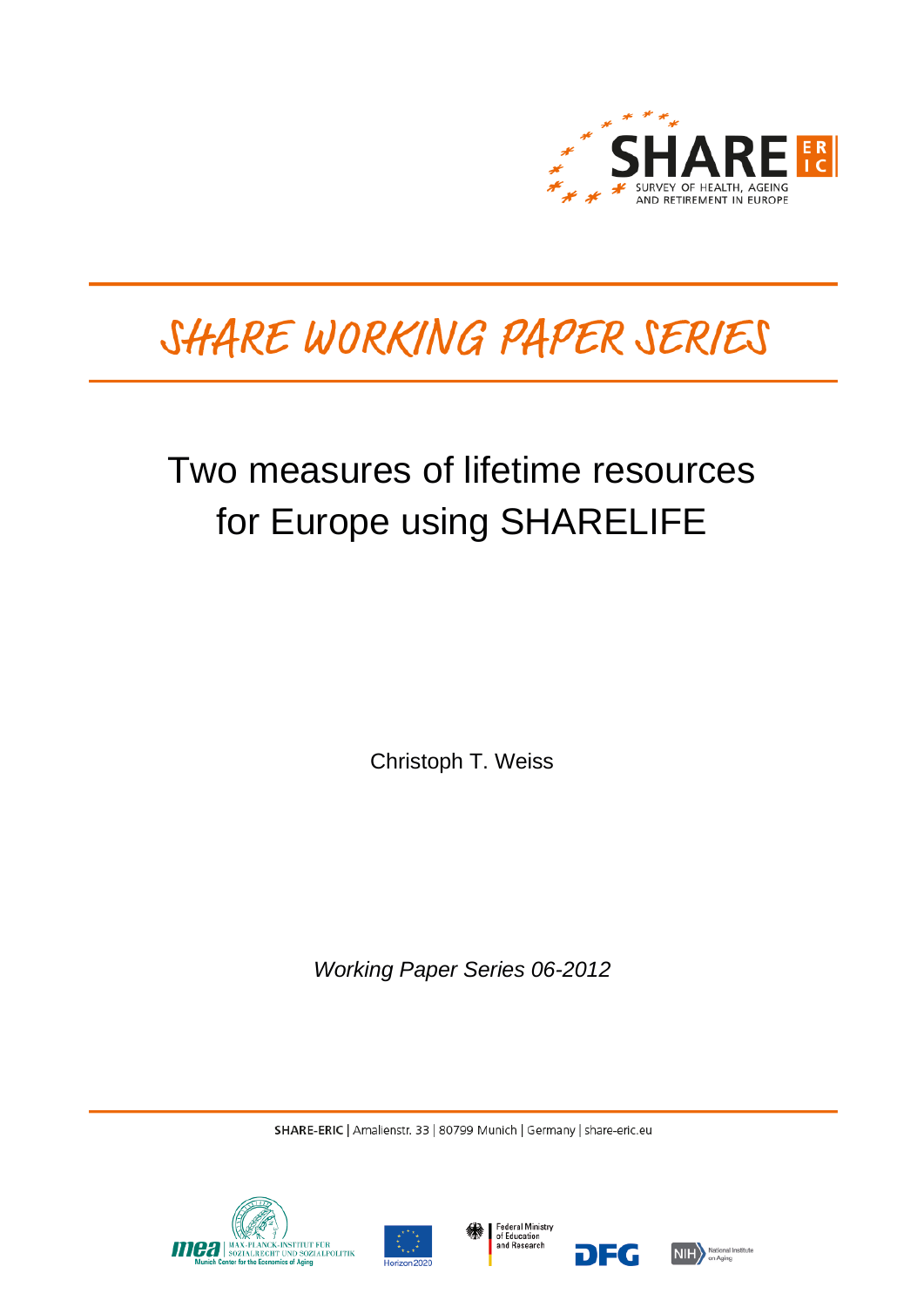## Two measures of lifetime resources for Europe using SHARELIFE

Christoph T. Weiss<sup>∗</sup>

March 15, 2012

#### Abstract

I use the detailed retrospective information provided by the third wave of the Survey of Health, Ageing and Retirement in Europe (SHARE) to estimate two different measures of lifetime resources. The first is a measure of lifetime earnings which corresponds to the income flowing from the asset value of working at age ten. This asset value is the discounted sum of all wages and other benefits earned during the career from age ten until retirement. The second is a measure of lifetime income at age ten which includes both labour and pension income earned over the life cycle. The measure of lifetime income includes expected pension income until death using cohort and country specific mortality tables. I provide graphical evidence that lifetime earnings are positively associated with years of education. I also report descriptive statistics on annual pension benefits, years of education, years of work and number of jobs during the career for individuals surveyed in SHARE.

<sup>∗</sup>Department of Economics, University of Padua, Via del Santo 33, 35122 Padova, Italy. Contact: [christoph.weiss@unipd.it.](mailto:christoph.weiss@unipd.it) I thank Giorgio Brunello and Guglielmo Weber for helpful discussion and Agar Brugiavini, Danilo Cavapozzi and Elisabetta Trevisan for valuable comments. Financial support from the Antonveneta Centre for Economic Research (CSEA) is gratefully acknowledged. This paper uses data from SHARELIFE release 1, as of November 24th 2010 or SHARE release 2.5.0, as of May 24th 2011. The SHARE data collection has been primarily funded by the European Commission through the 5th framework programme (project QLK6-CT-2001- 00360 in the thematic programme Quality of Life), through the 6th framework programme (projects SHARE-I3, RII-CT-2006-062193, COMPARE, CIT5-CT-2005-028857, and SHARELIFE, CIT4-CT-2006-028812) and through the 7th framework programme (SHARE-PREP, 211909 and SHARE-LEAP, 227822). Additional funding from the U.S. National Institute on Aging (U01 AG09740- 13S2, P01 AG005842, P01 AG08291, P30 AG12815, Y1-AG-4553-01 and OGHA 04-064, IAG BSR06-11, R21 AG025169) as well as from various national sources is gratefully acknowledged (see [www.share-project.org](http://www.share-project.org) for a full list of funding institutions). The usual disclaimer applies.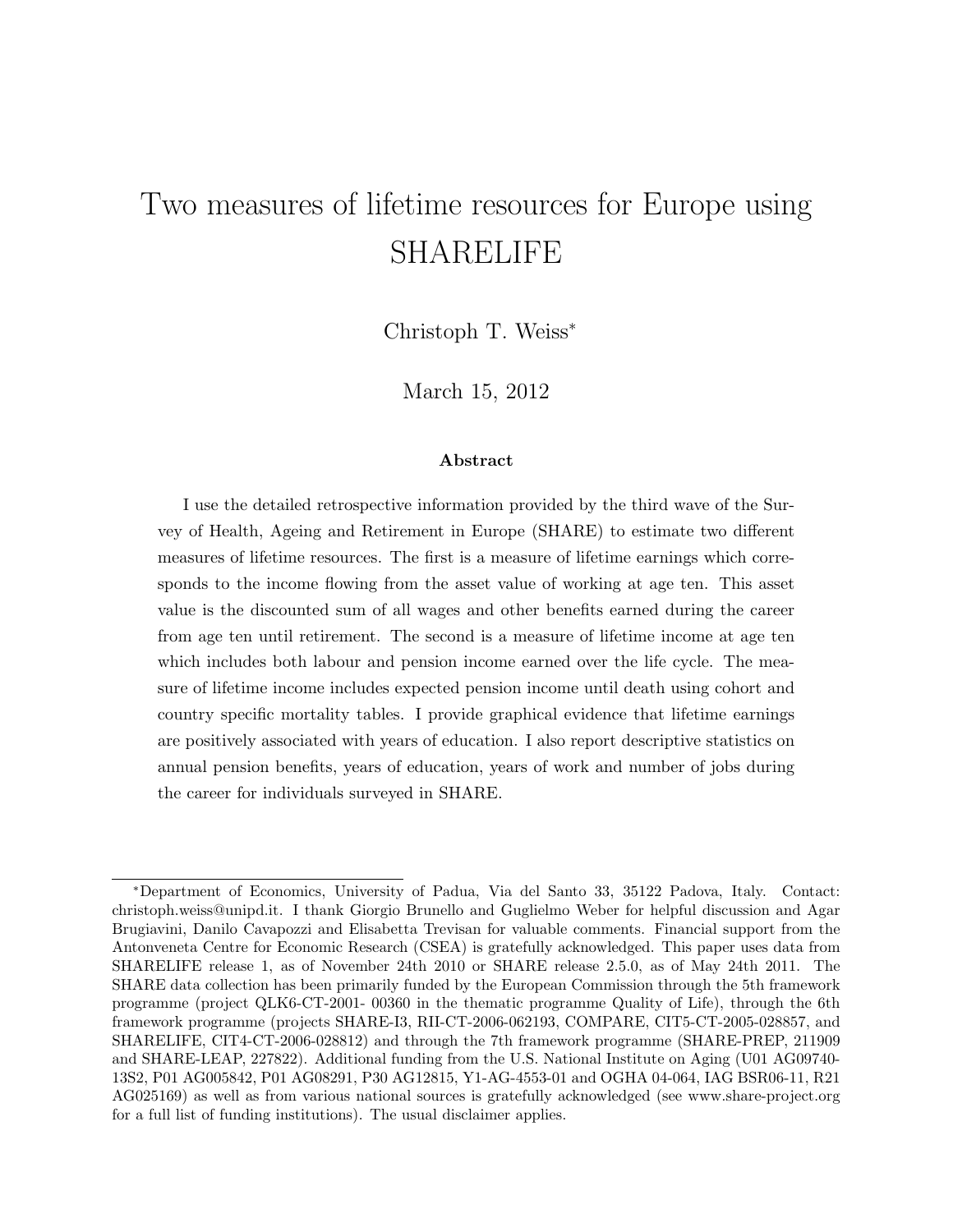## 1 Introduction

Most empirical studies in labour economics rely on short-term measures of income even though the object of interest is almost always a longer-term concept. Researchers use current earnings as a proxy for lifetime earnings because they seldom have access to data that span the entire career of workers. [Haider and Solon](#page-32-0) [\(2006\)](#page-32-0) show that the association between current and lifetime earnings varies over the life cycle. A regression model that uses current income as a proxy for lifetime income produces inconsistent estimates because of this life cycle bias.<sup>[1](#page-2-0)</sup> This implies that the standard errors-in-variables model incorrectly characterizes the relationship between current and lifetime earnings. This misspecification leads to inconsistent estimates of the model coefficients above and beyond the bias due to classical measurement error. That is, there is a bias even when current income is used as the dependent variable. Measures of lifetime earnings are available only for a few countries and they are usually not comparable across countries.<sup>[2](#page-2-1)</sup>

I use the retrospective information provided by the third wave of the Survey of Health, Ageing and Retirement in Europe (SHARE) to estimate a measure of lifetime earnings at age ten which corresponds to the income flowing from the asset value of working at age ten. This asset value is the discounted sum of all net wages and other benefits earned during the career from age ten until retirement using a discount rate of  $2\%$ <sup>[3](#page-2-2)</sup>. Individuals who have ever been self-employed are excluded.<sup>[4](#page-2-3)</sup> I also estimate an alternative measure which includes both labour and pension income earned over the life cycle. I name this wider definition of lifetime resources lifetime income. The measure of lifetime income includes expected pension income until death using cohort and country specific mortality tables.

SHARE is a multidisciplinary and cross-national panel database of micro data on health, socio-economic status and social and family networks of more than 25,000 individuals aged 50 or over. The survey's third wave of data collection, SHARELIFE, collects detailed retrospective life and labour market histories in thirteen countries in 2008-09. The survey's first and second waves were conducted in 2004 and 2006-07, respectively. They are a balanced

<span id="page-2-0"></span><sup>&</sup>lt;sup>1</sup>[Mazmumder](#page-33-0) [\(2001\)](#page-33-0) shows that the bias is substantial even when an average of earnings over 5 years instead of earnings in one year is used.

<span id="page-2-1"></span><sup>2</sup>Measure of lifetime earnings have been constructed for males for the U.S. [\(Haider and Solon,](#page-32-0) [2006\)](#page-32-0) and Norway [\(Bhuller et al.,](#page-32-1) [2011\)](#page-32-1), and for both females and males for Sweden (Böhlmark and Lindquist, [2006\)](#page-32-2) and Germany [\(Brenner,](#page-32-3) [2010\)](#page-32-3).

<span id="page-2-2"></span> $3H$ aider and Solon [\(2006\)](#page-32-2), Böhlmark and Lindquist (2006) and [Brenner](#page-32-3) [\(2010\)](#page-32-3) also assume a constant real interest rate of 2% to construct a measure of lifetime earnings. [Bhuller et al.](#page-32-1) [\(2011\)](#page-32-1) use instead an interest rate of 2.3%.

<span id="page-2-3"></span><sup>&</sup>lt;sup>4</sup>[Murphy and Welch](#page-33-1) [\(1990\)](#page-33-1) also exclude the self-employed in their analysis of age-earnings profiles.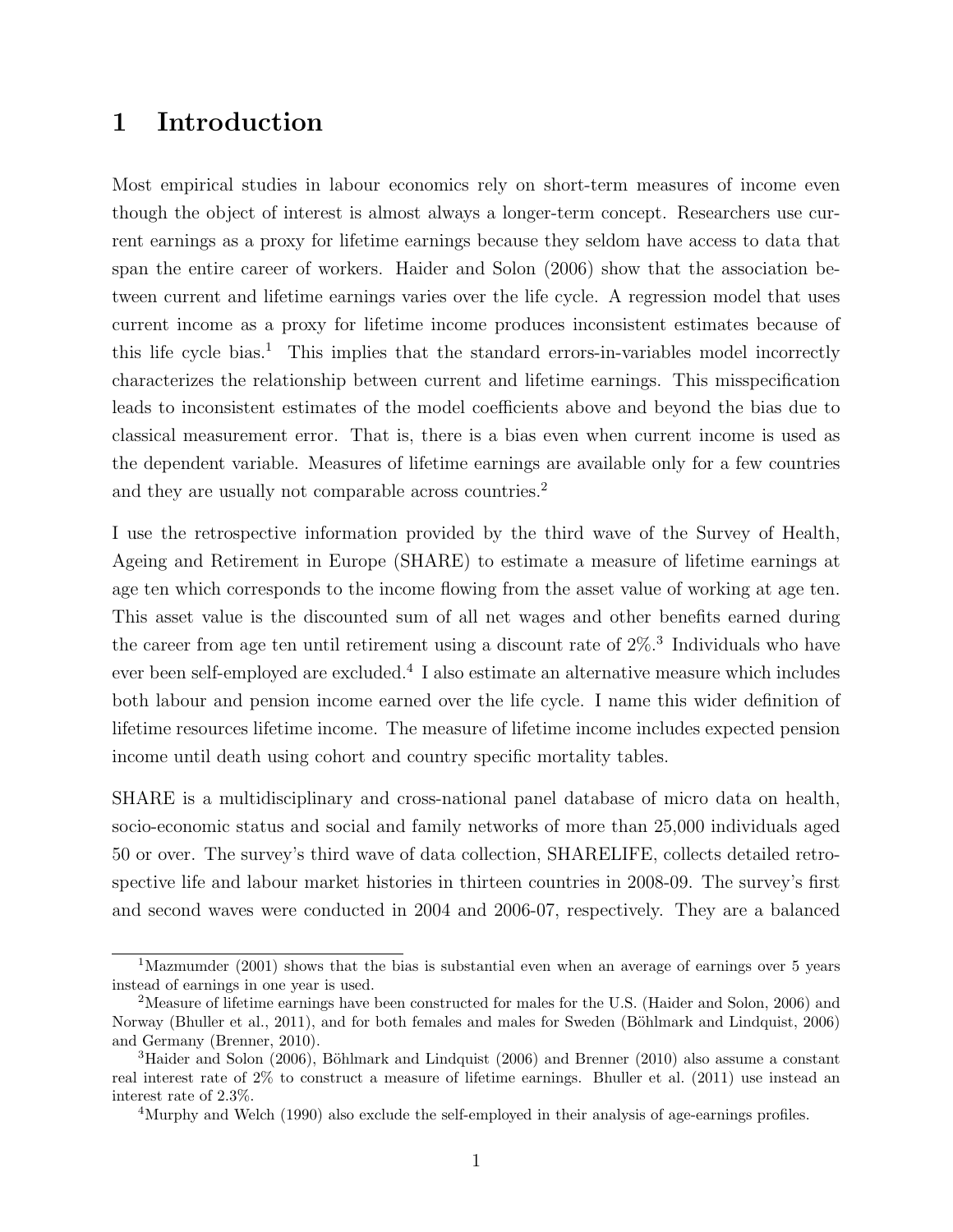representation of the various regions in Europe, ranging from Scandinavia (Denmark and Sweden) through Central Europe (Austria, Belgium, France, Germany, Poland, the Czech Republic, the Netherlands and Switzerland) to the Mediterranean (Greece, Italy and Spain).

An alternative to retrospective data are national longitudinal studies (e.g. British cohort studies) where individuals are followed throughout their lives and surveyed at multiple points in time. However, prospective data are much more expensive to collect and are only available for few countries or a short time period. The validation studies by [Havari and Mazzonna](#page-32-4) [\(2011\)](#page-32-4) and [Garrouste and Paccagnella](#page-32-5) [\(2011\)](#page-32-5) find that recall bias is not severe in SHARE-LIFE data, possibly because of the state-of-the-art elicitation techniques used: respondents are helped to locate events along the time line, starting from domains that are more easily remembered, and then asked progressively more details about them.<sup>[5](#page-3-0)</sup>

Recall data on earnings collected in surveys are of course subject to measurement error, often not of the classical type. [Bound et al.](#page-32-6) [\(2001\)](#page-32-6) and [Kapteyn and Ypma](#page-33-2) [\(2007\)](#page-33-2) provide reviews of validation studies on the relation between earnings in survey data and administrative data. Several studies find a negative correlation between the true value of earnings and measurement error (e.g. if low earners tend to overreport their earnings in survey data).<sup>[6](#page-3-1)</sup> In the Panel Study of Income Dynamics Validation Study (PSIDVS), [Pischke](#page-33-3) [\(1995\)](#page-33-3) finds a weak negative correlation for hourly earnings but no correlation for monthly earnings.

Administrative data are often based on different administrative files. They may be prone to measurement error because of the problem of mismatch when linking an observation across datasets. This implies that they do not necessarily contain the true value of earnings for each individual. [Kapteyn and Ypma](#page-33-2) [\(2007\)](#page-33-2) discuss the problem of measurement error in both administrative and survey data by linking Swedish males who were surveyed in both SHARE and LINDA (a Swedish Longitudinal Individual Data Base). They find that ignoring the possibility of mismatches in administrative data can lead to substantial biases. [Meijer et](#page-33-4) [al.](#page-33-4) [\(2011\)](#page-33-4) generalize the mixture factor analysis model of [Kapteyn and Ypma](#page-33-2) [\(2007\)](#page-33-2). They show that even when the probability of a mismatch is small, administrative data can perform very poorly. They argue that survey data are sometimes more reliable despite their higher measurement error.

Administrative data can have other flaws that go beyond mismatch as well. They could

<span id="page-3-0"></span><sup>5</sup> In their study of the effect of childhood environment on economic and social outcomes for Yemenites who immigrated to Israel in 1949, [Gould et al.](#page-32-7) [\(2011\)](#page-32-7) find evidence that retrospective data on childhood environment from more than 50 years ago is of high quality.

<span id="page-3-1"></span><sup>6</sup>Assuming that administrative data contain the true value of earnings, measurement error is defined as the difference between the measure reported in survey data and the true value.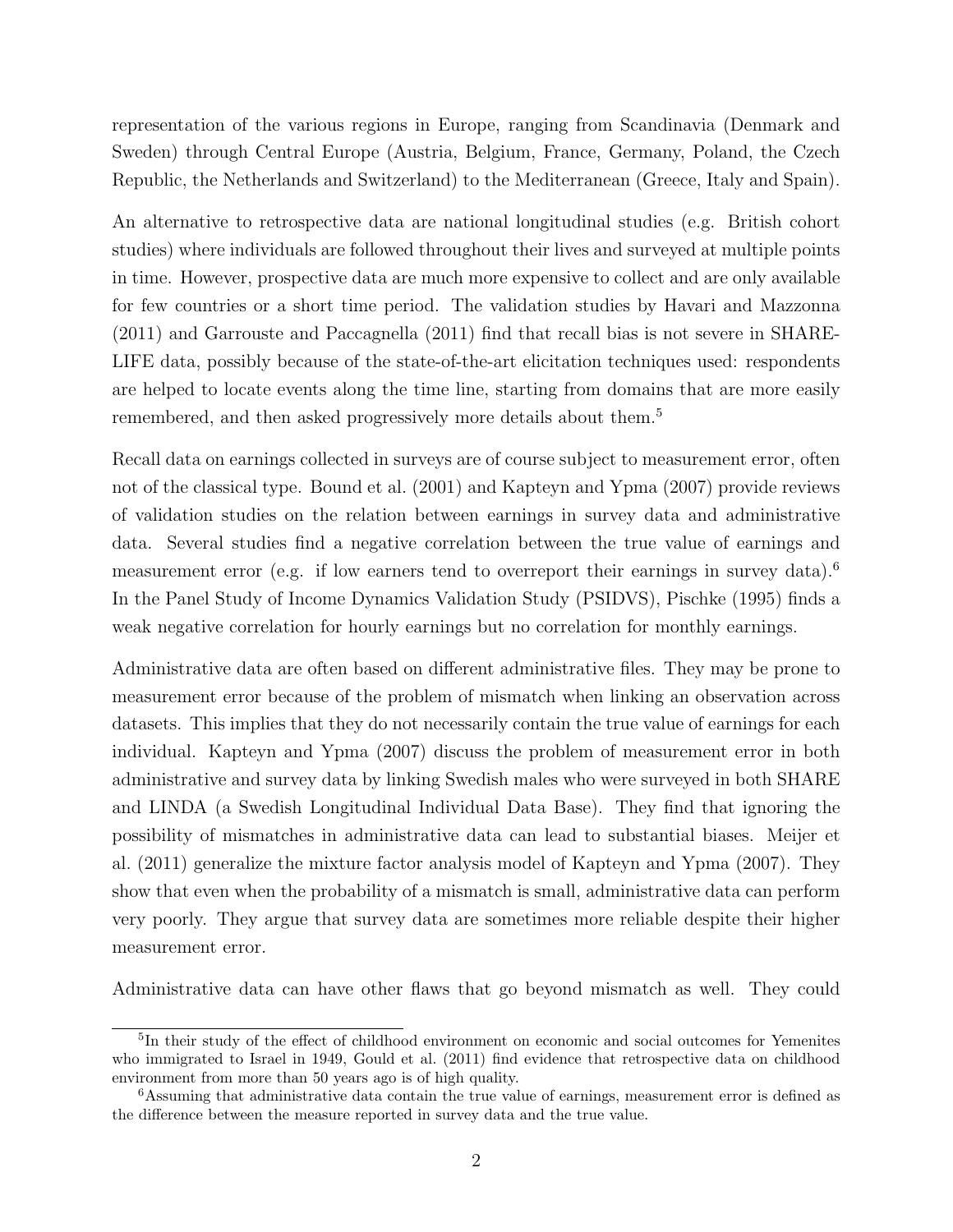deviate from the true value of income even when there is no mismatch (e.g. if someone is working in the underground economy). For instance, [Haider and Solon](#page-32-0) [\(2006\)](#page-32-0) use Social Security earnings histories of participants in the U.S. Health Retirement Study (HRS) for the period 1951-1991 to recover a measure of lifetime earnings. But their earnings data are only available for jobs covered by U.S. Social Security and in some years a large proportion of the sample (sometimes above 50%) are right-censored because of the Social Security taxable limit for that year.

Administrative data are usually collected for a specific purpose (e.g. social security contributions for entitlements to pension benefits) and are therefore limited in the amount of information collected. Overall, the main advantage of survey data such as SHARE over administrative data is that it obtains rich information on family background, social environment, physical and mental health, educational attainment, labor market outcomes and that there is no risk of mismatch across datasets. Moreover, in SHARE, rigorous procedural guidelines and programs ensure that the data is comparable across countries.

The reminder of this paper is organized as follows. In the next section, I present the methodology used to recover the measures of lifetime earnings and lifetime income. Section 3 provides some descriptive statistics across countries on the key variables. The last section concludes.

## 2 Methodology

The first step is to compute the length of each employment spell. When the years at the beginning and at the end of the spell are identical, I assume that the individual spent an entire year in the job, i.e. working from January 1 to December 31. When the years are different, I assume that they started and stopped working in the same month, e.g. working from March 1984 to March 1996. This implies that someone who reports to have started working in an employment spell in 1984 and stopped in 1984 will be treated equally to someone who started in 1984 but stopped in 1985.

In SHARELIFE, survey participants are asked to report the amount they were paid monthly after taxes each time they started an employment spell. They are also asked the monthly new wage in their current job (if they are still working) and the monthly net wage at the end of the main job in their career (if they have already retired). Whenever the current income is missing, I use the income measure from the imputation module in wave 2 (if the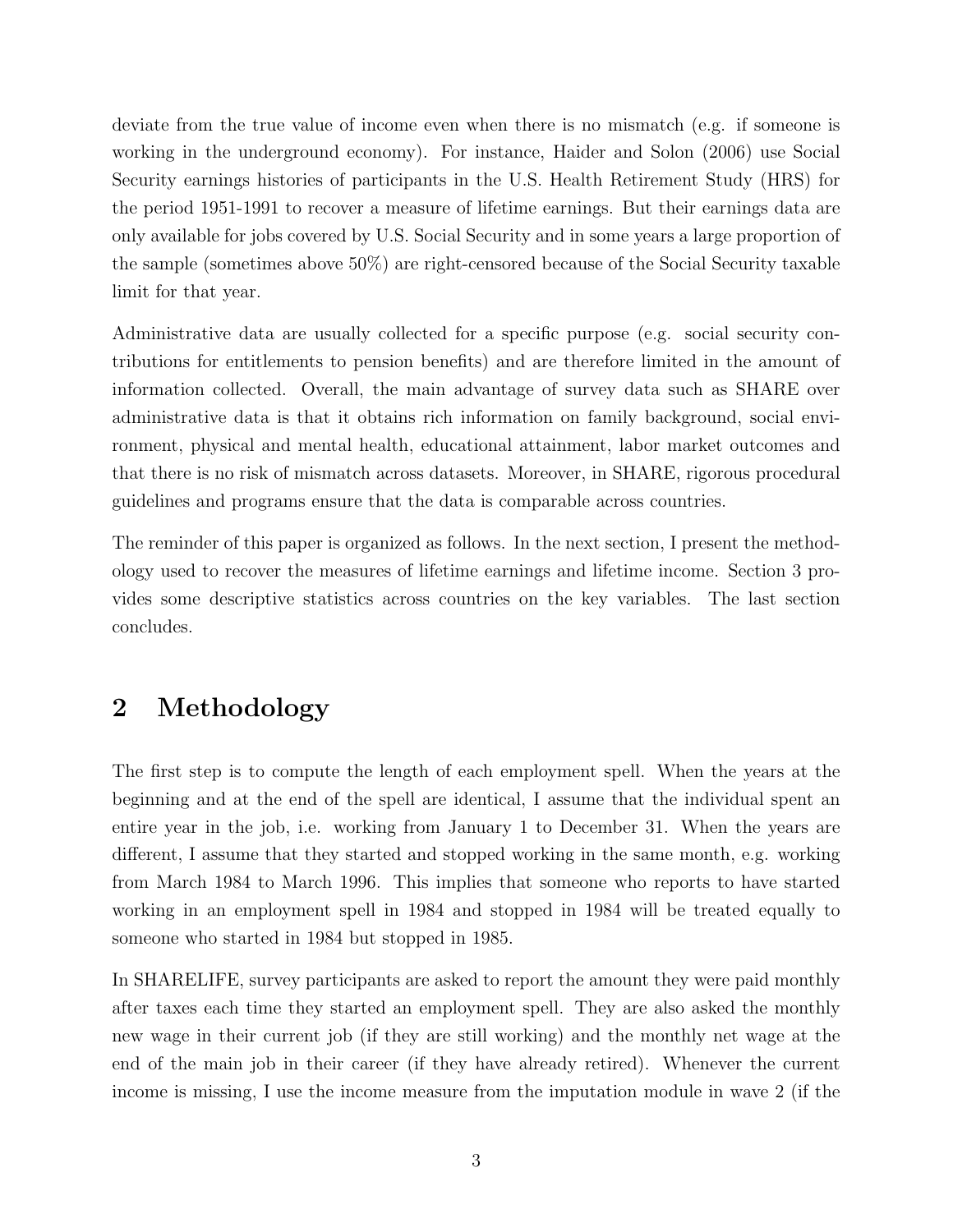current employment spell started before the interview year of wave 2) or from wave 1 (if the current employment spell started before the interview year of wave 1). The imputation modules in waves 1 and 2 contain a measure of annual net income from employment (or self-employment) in the previous year.<sup>[7](#page-5-0)</sup>

All wages and pension benefits are transformed using PPP exchange rates and CPI measures into 2006 Euro. PPP-adjusted exchange rates and CPI measures are taken from the OECD and national sources.<sup>[8](#page-5-1)</sup> I only keep annual wages that are below the 99th percentile or above the 1st percentile of the empirical wage distribution. I proceed in a similar fashion for pension benefits. The trimming should not create too much harm to the data. One could (or should) of course consider other floors or ceilings.

## 2.1 Imputing missing wages and predicting wages at the end of an employment spell

I impute missing wage values using predictive mean matching. This is done separately for females and males. Predictive mean matching method is an imputation method used for continuous variables and is similar to a regression method. It finds the observation whose predicted value are closest to the predicted value of the missing observation but uses the observed value for the imputation.<sup>[9](#page-5-2)</sup> Imputed values are obtained by regressing annual wages on the following list of variables: ISCED education level (3 different levels), birth cohort (3 cohorts), decade of the start of the employment spell (4 different decades), whether the worker is a white collar during the spell, whether he worked part-time during the spell, and country. Approximately 30% of the wage values are imputed. Unsurprisingly, there are more missing values for employment spells that were started in earlier decades. They are also more missing values for females than for males.

In SHARELIFE, individuals are asked the amount of their monthly net pay at the start of each employment spell. They are not asked how much they were paid at the end of the spell except for the main spell in their career (if they have retired) or the current employment spell

<span id="page-5-1"></span><span id="page-5-0"></span><sup>7</sup>See [Christelis](#page-32-8) [\(2011\)](#page-32-8) for more details on the imputed variables in SHARE.

<sup>8</sup>More details can be found in [Trevisan et al.](#page-33-5) [\(2011\)](#page-33-5). I do not consider individuals from Poland because of unreliable income data. [Trevisan et al.](#page-33-5) [\(2011\)](#page-33-5) argue that Poles answering the SHARE questionnaire got confused between new and old Zloty around the devaluation in 1995 and misreported earnings during the hyper inflation of the 80s and 90s.

<span id="page-5-2"></span><sup>9</sup>One can also draw at random from a set of observed values whose predicted values are close to the one of the observation with missing value. See, e.g., [Heitjan and Little](#page-33-6) [\(1991\)](#page-33-6), [Schenker and Taylor](#page-33-7) [\(1996\)](#page-33-7) and [Horton and Kleinman](#page-33-8) [\(2007\)](#page-33-8).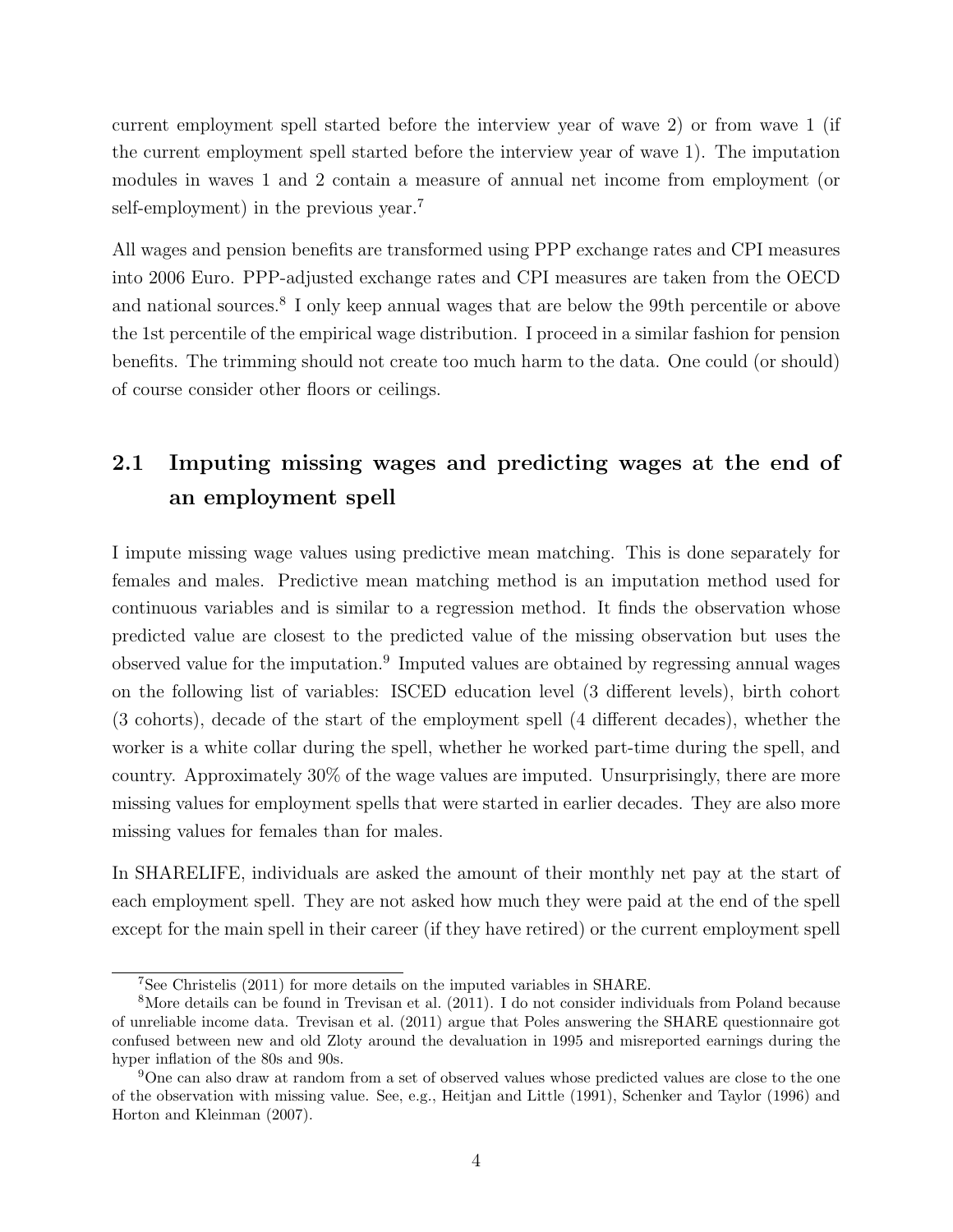(if they are still working). That is, only the current and the main employment spells have wage measures both at the beginning and the end of the spell. I predict wages at the end of an employment spell using potential labour market experience as a running variable. Potential experience is defined as  $A_t - S - IS1$  where  $A_t$  denotes age in year t, S years of education and IS1 age at school entry. Wage predictions are done separately for females and males. For males, I regress the logarithm of the current wage on potential experience, potential experience squared and a series of characteristics: years of education, an occupation dummy (white-collar job), industry dummies (agriculture, manufacturing, services, public sector, community services) and the interaction of these characteristics with potential experience. For females, I regress the logarithm of the wage at the end of the main job of the career on the same list of covariates.

I also control for characteristics that are constant over the life cycle: country, 3 birth cohorts, an indicator of the number of books at age ten in the place where the individual was living (excluding magazines, newspapers or school books)<sup>[10](#page-6-0)</sup>, whether the individual was better (or much better) to others in mathematics at age ten (as opposed to about the same, worse or much worse), whether the individual was better (or much better) to others in the country's language at age ten (as opposed to about the same, worse or much worse), the features of the accommodation at age ten (5 indicators for whether or not the accommodation had a fixed bath, cold running water supply, hot running water supply, inside toilet and central heating), and an indicator of the number of rooms occupied by the household divided by the number of people living in the household at age  $ten^{11}$  $ten^{11}$  $ten^{11}$ . I estimate the following model by OLS

$$
y_c = \beta_1 E_c + \beta_2 E_c^2 + \beta_3 E_c S + \beta_4 E_c X_c + \beta_5 S + \beta_6 X_c + \beta_7 W + U
$$

where  $y_c$  denotes the logarithm of current wage for males (or the wage at the end of the main job in the career for females),  $E$  potential experience,  $S$  years of education,  $X$  characteristics that are specific to an employment spell (i.e. white-collar job and industry), W characteristics that are constant over the life cycle, and  $U$  is a disturbance term. I then use the wage at the beginning of employment spell  $j$  (which is typically observed) and the estimated coefficients from the regression on the current spell  $c$  to predict the wage at the

<span id="page-6-0"></span><sup>&</sup>lt;sup>10</sup>The indicator takes value one if people report to have less than 10 books ("less than a shelf") in the household at age ten.

<span id="page-6-1"></span><sup>&</sup>lt;sup>11</sup>The indicator takes value one if the number of rooms occupied by the household at age ten (including) bedrooms but excluding kitchen, bathrooms, and hallways) divided by the number of people living in the household is equal or higher to one, and zero otherwise. That is, I compute whether there are more rooms than people in the household at age ten.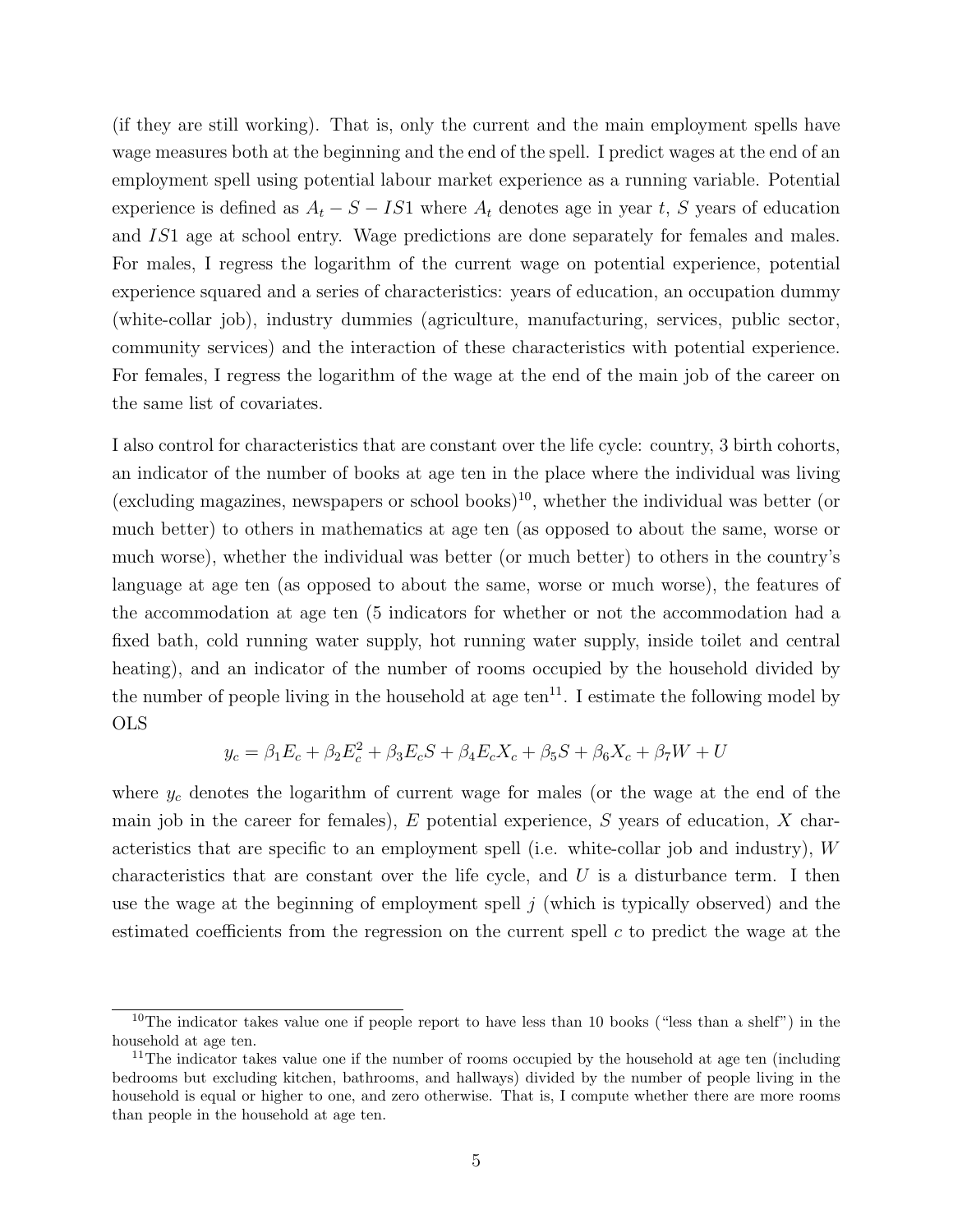end of employment spell j

$$
\hat{y}_{t1j} = y_{t0j} + b_1 (E_{t1j} - E_{t0j}) + b_2 (E_{t1j}^2 - E_{t0j}^2) + b_3 (E_{t1j}S - E_{t0j}S) + b_4 (E_{t1j}X_j - E_{t0j}X_j)
$$

where  $\hat{y}_{t1j}$  is the predicted logarithm of wage at the end of the spell,  $y_{t0j}$  is the logarithm of the observed (or imputed) wage at the beginning of spell,  $E_{t1j}$  and  $E_{t0j}$  denote potential experience at the end and the beginning of the spell respectively. Armed with the wages at the beginning and the end of the spell, I compute the annual growth of earnings during an employment spell as follows:  $(\hat{y}_{t1j} - y_{t0j})/len_j$  where  $len_j$  denotes the length of the employment spell. I use this growth rate to generate annual earnings in each employment spell.

To check the accuracy of the procedure, I apply it to the current and main employment spells, for which there is information on wages at both the beginning and the end of the employment spell. Tables [1](#page-22-0) and [2](#page-22-1) compare the predicted with the actual values and show that the predicted wage values are close to the reported values. For males, the predicted current income is closer to the reported value because the estimated coefficients used for the prediction are taken from a regression on current income. For males, the hypothesis that the predicted mean value of main income is equal to the mean observed value is rejected at the 1% significance level. For the other 3 other predicted values, I cannot reject the hypothesis that the predicted mean values are equal to the observed ones.

#### 2.2 Validation of the wage prediction procedure

To provide some evidence on the validity of the procedure to predict wages, I use data from the German Socio-Economic Panel Study (SOEP). The SOEP is a longitudinal panel dataset of the population in Germany which started in 1984. It obtains information on household composition, occupation, employment, earnings, health and life satisfaction. I use annual data from 1984 to 2008. SOEP data are integrated into the Cross National Equivalent File (CNEF) which contains equivalently defined variables for panel databases from the UK (BHPS), Australia (HILDA), South Korea (KLIPS), the U.S. (PSID), and Canada (SLID). I use the variables in the CNEF file for the validation study.

I define potential labour market experience in SOEP as age - schooling - 6 (the age at school entry in Germany) and estimate a model which is very similar to the one above

$$
y_c = \beta_1 E_c + \beta_2 E_c^2 + \beta_3 E_c S + \beta_4 E_c X_c + \beta_5 S + \beta_6 X_c + \beta_7 W + U
$$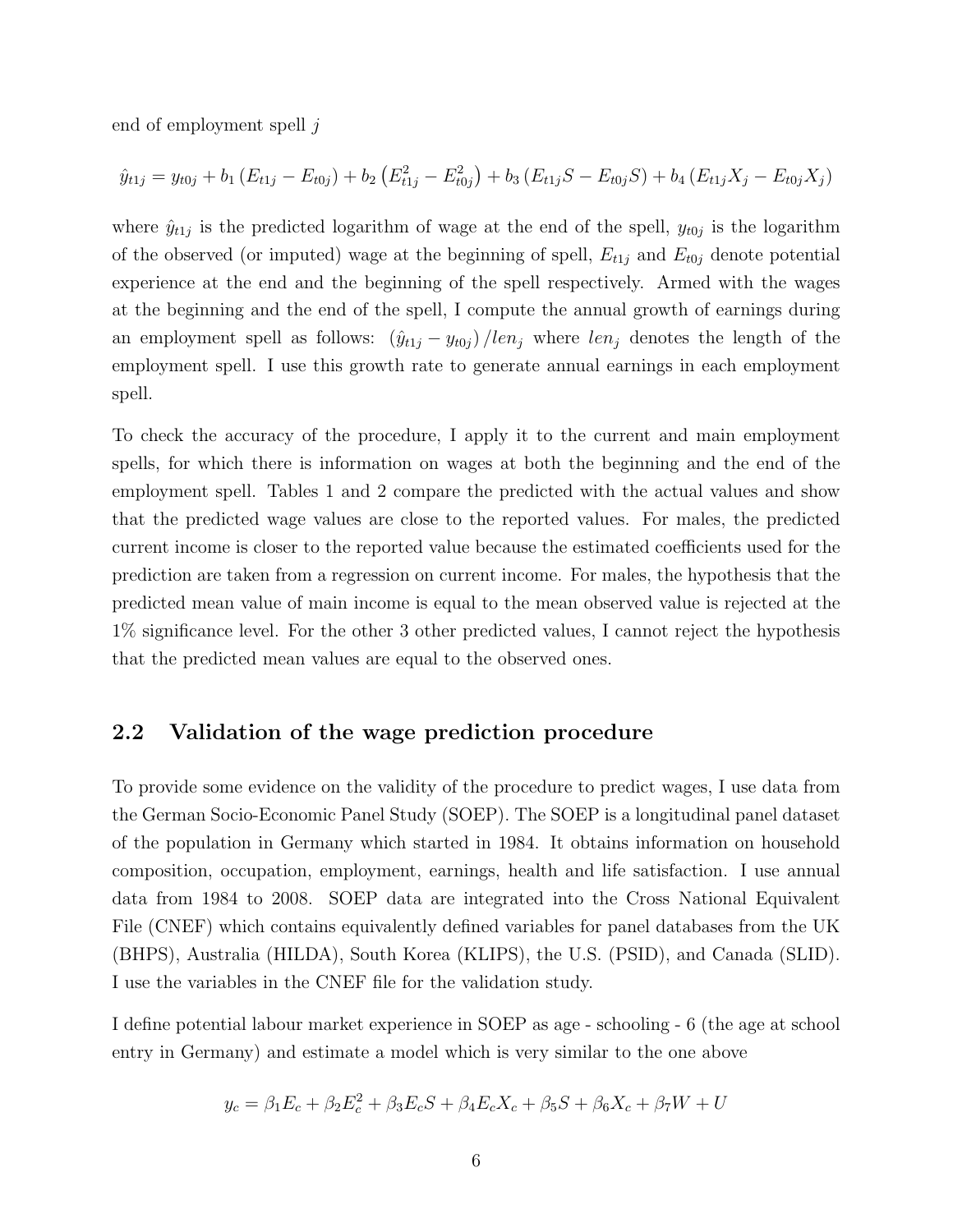where  $y_c$  denotes the logarithm of individual labor earnings in 2008,  $E$  potential experience, S education, X characteristics that are specific to an employment spell (i.e. white-collar job and industry),  $W$  characteristics that are constant over the life cycle (birth cohort dummy), and U is a disturbance term. Wages are deflated using the CPI and are in 2005 prices. The analysis is done separately for males and females. For both gender, the sample for the regression consists of all people born between 1945 and 1956 who provide information on individual labor earnings, age, schooling, occupation and industry in 2008. I then use the wage in 1984 (the first year in SOEP) and the estimated coefficients from the regression on the wage in 2008 to predict the wage in each year from 1985 to 2008

$$
\hat{y}_t = y_{t0} + b_1 (E_t - E_{1984}) + b_2 (E_t^2 - E_{1984}^2) + b_3 (E_t S - E_{1984} S) + b_4 (E_t X_j - E_{1984} X_{1984})
$$

where  $\hat{y}_t$  is the predicted logarithm of wage in year t and  $y_{1984}$  is the logarithm of the wage in 1984. The variables contained in this model are very similar to the one used for the wage predictions using SHARE data where the dependent variable was also the wage in 2008. The main difference is that we are now focusing on one country - Germany - and that we do not include covariates describing early life conditions as they are not available in SOEP.

Table [3](#page-23-0) and [4](#page-24-0) report the means of the observed wage, the predicted wage, the prediction error, and p-value for a two-sample T-test with unequal variances using SOEP data. The sample used for for each year from 1985 to 2008 consists of all individuals who report information in 1984 (the starting year) and year t. Table [3](#page-23-0) suggests that for males the hypothesis that the mean predicted wage and the mean true wage are equal is rejected only for 4 years (2003 to 2006). Table [3](#page-23-0) shows that for females the same hypothesis is not rejected in any year. It should be noted that unlike in SHARE data, the standard deviations of the observed wage and predicted wage are of very similar magnitude, both for males and females. More importantly, the prediction procedure also captures the concavity in average wage profiles for the cohorts of interest. This implies that the average wage profiles are rather well predicted for most years during the period 1985-2008 for both males and females in SOEP. This evidence is quite reassuring and suggests that the procedure that uses experience as a running variable to estimate wages at the end of a job is rather accurate.<sup>[12](#page-8-0)</sup>

<span id="page-8-0"></span> $12I$  repeated the same exercise using data from the Italian Survey of Household Income and Wealth (SHIW). Results for males are very similar to the ones using the German SOEP. They are not reported here but are available from the author upon request.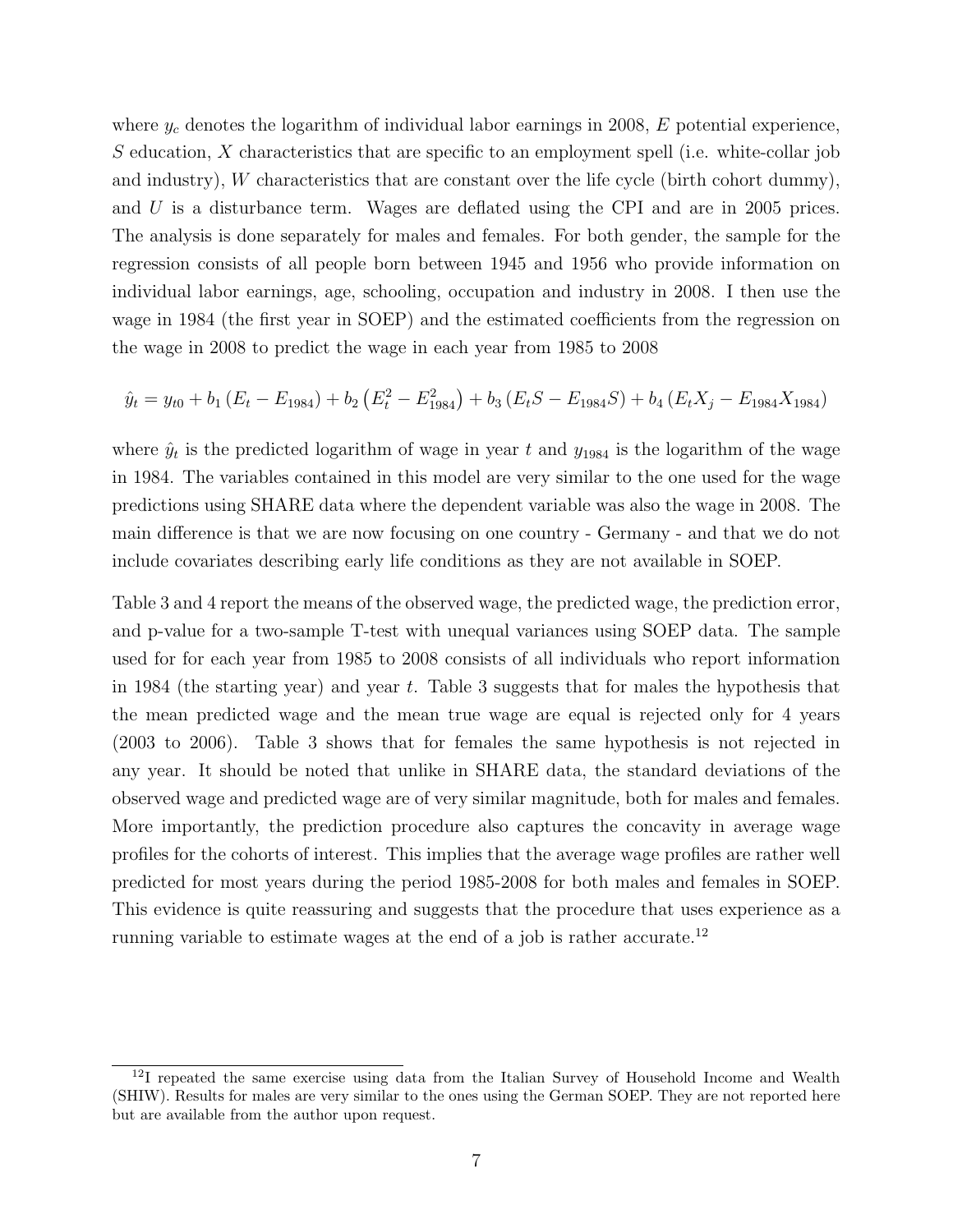#### 2.3 Earnings during the career

All monthly wages are multiplied by 12. They are annualized because the time period for an employment spell is expressed in years while the earnings are in months. Of course, in some countries, some individuals are paid 13 or 14 months of salary per year. This is ignored here. For each individual, the discounted sum of all annual incomes is

$$
A = r \cdot \sum_{j=1}^{J} Y_j \sum_{k=1}^{K} (1 + gr_j)^{(k-1)}/(1+r)^{(S_j - (BY + 11) + k)}
$$

where j refers to job (or employment spell) j, J is the total number of jobs,  $Y_j$  are annual earnings at the beginning of employment spell j, k refers to the year in the employment spell, K is the total length of each employment spell (in years),  $1+gr_j$  the annual growth rate of earnings during the employment spell j,  $S_j$  the year when the employment spell j started,  $BY$  is the year of birth and r is the interest rate. To illustrate, if someone is born in 1940 and starts working in 1950, the first wage in 1950 is not discounted, in the wage in 1951 is discounted with  $1 + r$ , in 1952 with  $(1 + r)^2$  and so forth. While the first wage is reported by the individual, subsequent earnings are predicted as above.

To create a measure of lifetime income, I then add to this discounted sum of all annual incomes until the interview year the discounted flow all expected incomes and pension benefits until age 110 (the time of death for all individuals). Each annual income and pension benefit received after the interview year of SHARELIFE is multiplied by the survival probability within elementary age interval, i.e. 1 - the probability of death between  $age_t$  and  $age_{t+1}$ . This is because I am considering income and pension benefits that will be received in the future. I hence need to take into account the possibility that individuals may die after the interview. Of course, all individuals in our sample have survived up to the interview year. The probability of death  $qx_m$  varies across country, gender, year of birth and age. The data on life expectancy are based the Human Mortality Database (Department of Demography at the University of California, Berkeley and Max Planck Institute for Demographic Research). I make some modifications to the raw data. As Austria does not have data before 1947, all individuals born before 1947 are assigned the probability of death of individuals born in the year 1947. Data from Belgium replace Germany (German data start in 1991) and the Czech Republic (no data).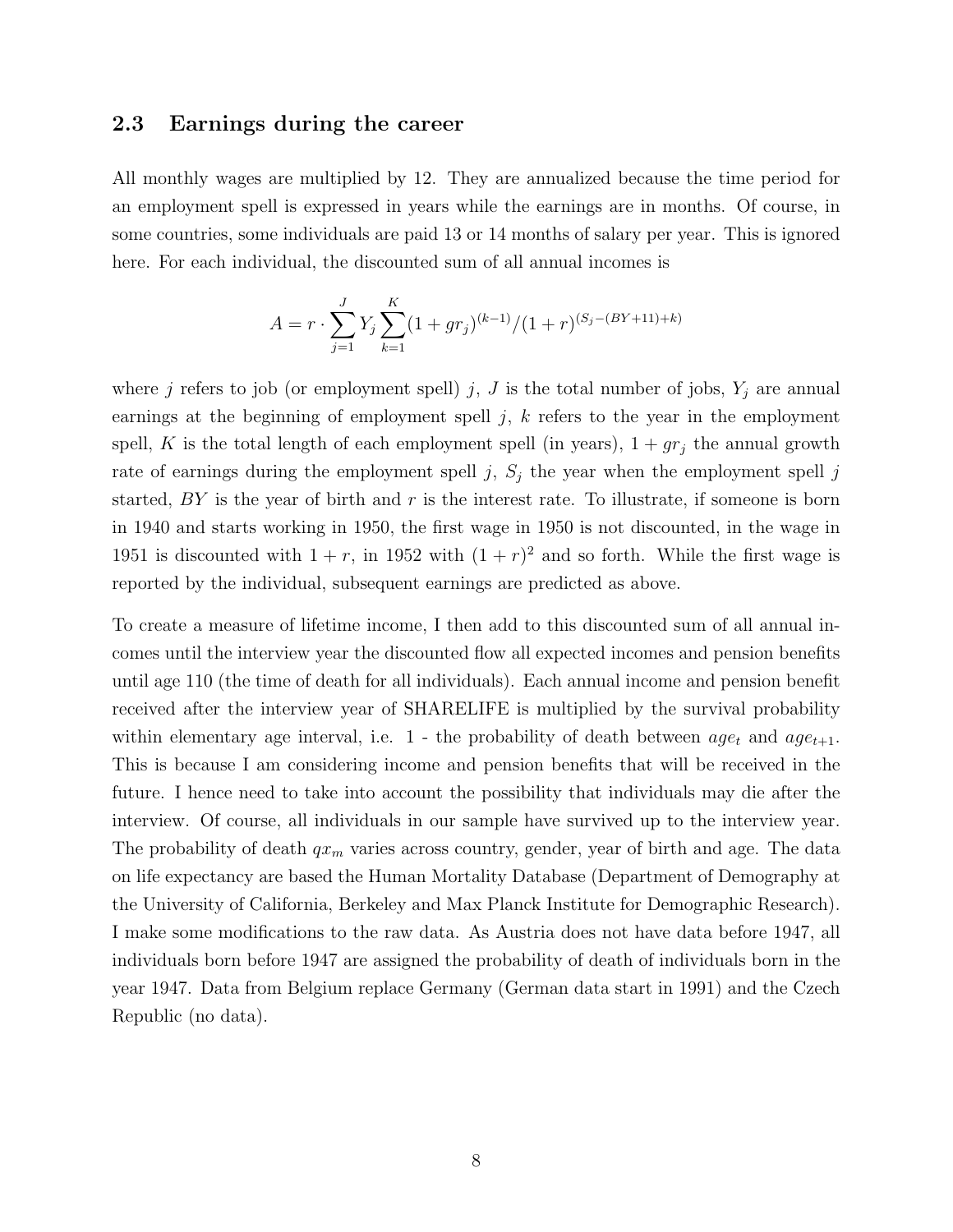#### 2.4 Lifetime resources for those who have retired

Some people are still working at the time of their interview, others have already retired. For those who have retired before the interview year of SHARELIFE, the rest of their lifetime income consists of pension benefits and expected pension benefits. This income flow is given by

$$
B_{ret} = r \cdot pension \cdot \sum_{l=1}^{L} 1/(1+r)^{(RET - (BY + 11) + l)}
$$

where *pension* refers to the annual pension benefits that are currently received, l refers to the year in the current pension spell,  $L$  is the length of the current pension spell (i.e. the difference between the interview year and the retirement year), RET is the retirement year,  $BY$  is the year of birth and r is the interest rate. I assume that pension benefits do not increase or decrease during retirement. Similarly, expected pension benefits (from interview year until age 110) are computed as

$$
D_{ret} = r \cdot pension \cdot \sum_{m=1}^{M} (1 - qx_m)/(1 + r)^{(INT - (BY + 11) + m)}
$$

where  $m$  refers to each year spent in the expected pension spell,  $M$  is the expected length of the pension spell (i.e. the difference between age 110 and the age at the time of the interview),  $qx_m$  is the probability of death within elementary age interval  $[BY + m, BY + m + 1]$ , INT is the interview year,  $BY$  is the year of birth and r is the interest rate. I assume that current pension benefits are expected to be continuously received until death.

I use information from SHARELIFE on monthly benefits after tax from social security or pensions, i.e. the sum of all pensions (public, occupational or private). I multiply the monthly benefits by 12 to obtain annual measures. When the sum of pension benefits is missing or below/above the trimming thresholds (1st and 99th percentiles), I use information from wave 2. I compute the sum of all annual pension benefits reported in wave 2. I include public old age pension, public early or pre-retirement pension, public disability insurance, public unemployment benefit or insurance, public survivor pension from partner, war pension, private (occupational) old age pension, private (occupational) early retirement pension, private (occupational) disability insurance, private (occupational) survivor pension from partner's job, public old age supplementary pension, secondary public disability insurance pension, secondary public survivor pension from spouse/partner, occupational old age pension from a second job, occupational old age pension from a third job, and private (occupational) disability insurance. I only keep values below the 99th percentile of above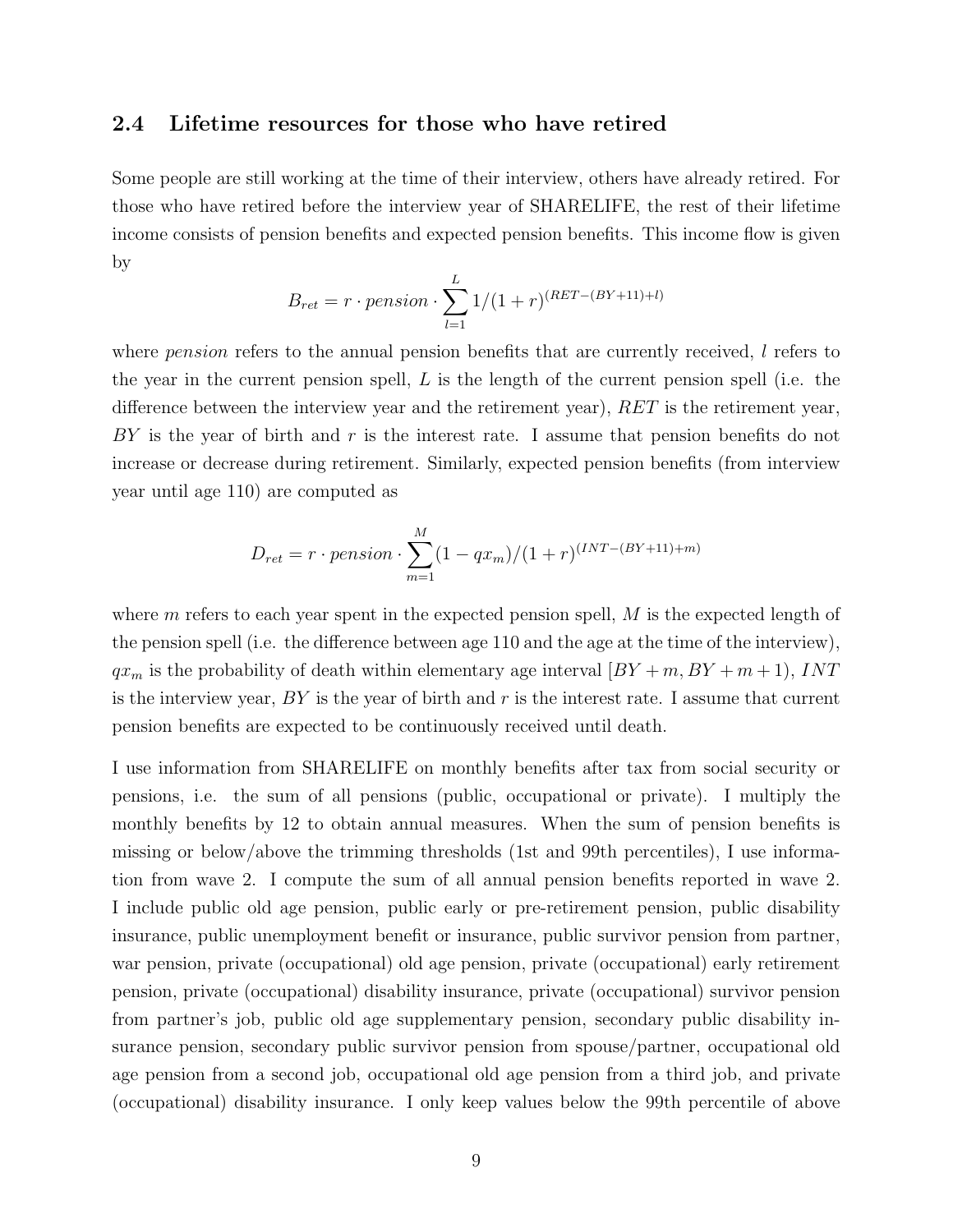the 1st percentile. I then use this measure to replace the missing values of pension benefits that could not be recovered using SHARELIFE. When the sum of pension benefits is still missing, I use information from wave 1. I include public old age pension, public early or preretirement pension, public disability insurance, public unemployment benefit or insurance, public survivor pension from partner, public invalidity or incapacity pension, war pension, private (occupational) old age pension, private (occupational) early retirement pension, private (occupational) disability insurance, and private (occupational) survivor pension from partner's job. Similarly, I only keep values below the 99th percentile or above the 1st percentile. I then use this measure to replace the missing values of pension benefits that could not be recovered up to this point. The remaining missing values for pension benefits (approx. 5% of the sample) are imputed using predictive mean matching. I regress pension on ISCED education level (3 different levels), birth cohort (3 cohorts), decade of the retirement year (4 different decades), and country.

#### 2.5 Lifetime resources for those who are still working

For the individuals who are still working, I do not have information on the exact amount of pension benefits that they will receive after retirement. But I know from previous SHARE waves their expected retirement age and replacement rate. The rest of their lifetime income consists of expected income until expected pension age and expected pension benefits from expected pension age until death. To compute a measure of lifetime income that includes all working episodes over the life cycle for all individuals, I create a new artificial employment spell that should correspond to the last employment spell until retirement. Obviously, for those who have already retired, the length of this artificial employment spell is equal to zero. For those who are still working, the length of the employment spell is the difference between the age at which they expect to collect pension benefits and their current age. If these two ages are equal, I assume that they retire immediately and start collecting pension benefits.

In this future employment spell, I assume that all individuals who are still working at the time of the interview in SHARELIFE will continue working until their expected retirement age. That is, they will not stop working before retirement age and will never be unemployed until retirement. I also assume that individuals who are still working but have passed the retirement age will immediately stop working and retire. I predict the wage at the end of this spell in a similar fashion to the way I predict the wage at the end of each employment spell. I then compute the growth of income from interview year of until retirement year. When individuals do not report at what age they will start collecting pension, I use information on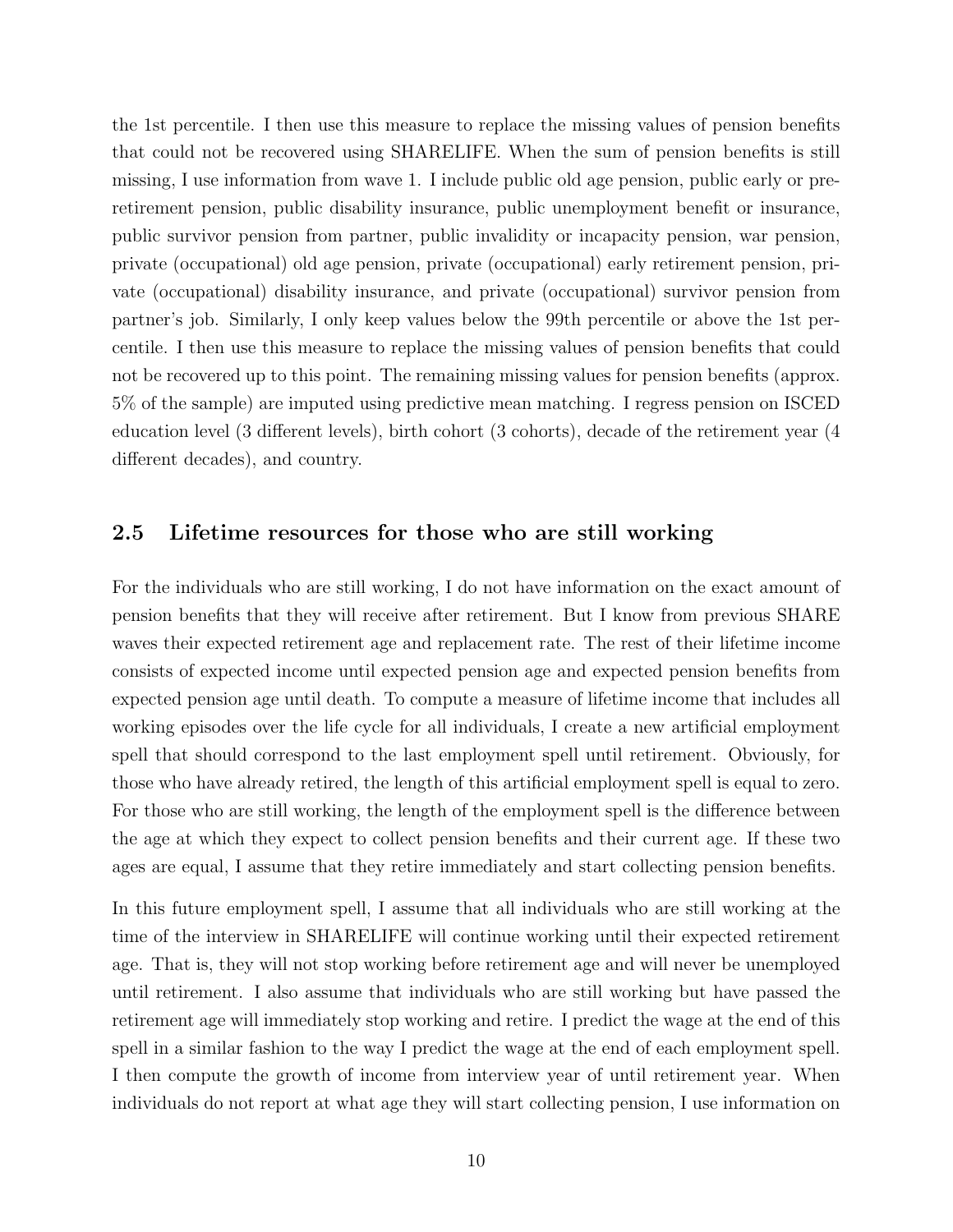statutory retirement age in their country.<sup>[13](#page-12-0)</sup> Sometimes the statutory retirement also varies across gender within a country.

I compute the discounted sum of expected incomes until expected pension age for each individual as

$$
C_{work} = r \cdot Y_{curr} \cdot \sum_{t=1}^{T} (1+gr)(1-qx_t)/(1+r)^{(INT-(BY+11)+t)}
$$

where  $Y_{curr}$  refers to current earnings, t is each year spent in the current employment spell until expected pension age,  $T$  is the expected length of the artificial employment spell (i.e. the difference between the expected pension age and the interview year),  $1 + qr$  the annual growth rate of income during the employment spell,  $qx_t$  is the probability of death within elementary age interval  $BY + t$ ,  $BY + t + 1$ ,  $INT$  is the interview year,  $BY$  is the year of birth and  $r$  is the interest rate. Similarly, expected pension benefits (from expected pension age until age 110) are given by

$$
D_{work} = r \cdot reprate \cdot Y_{curr} \cdot \sum_{v=1}^{V} (1 - qx_v)/(1 + r)^{(PY - (BY + 11) + v)}
$$

where *reparte* refers to the replacement rate (or percentage of salary received as pension),  $Y_{curr}$  refers to current earnings, t refers to each year spent in the expected pension spell, V is the expected length of the retirement spell (i.e. the difference between age 110 and the expected pension age),  $qx_v$  is the probability of death within elementary age interval  $[BY + v, BY + v + 1]$ , PY is the expected retirement year (the year in which the individual will start receiving pension benefits),  $BY$  is the year of birth and r is the interest rate. In the formula above, I use current wage and not the predicted wage at expected retirement age because individuals are asked what is the percentage of current wage that will be received as pension (and not the percentage of expected wage at retirement age).

The expected percentage of salary received as pensions are reported by the individuals who are working in wave 2 of SHARE. I take the sum of all expected percentages for each type of pension and consider those in the range between 50% and 100%. When values from wave 2 are missing, I use data from wave 1. I fill the remaining missing values at the individual level by computing the median replacement rate within each country, gender and 3 birth cohorts. The replacement rate multiplied by the current income should be a good approximation to the pension benefits. As an alternative measure for the replacement rate, I could compute

<span id="page-12-0"></span> $13$ Information on statutory retirement age is mainly taken from [Angelini et al.](#page-32-9) [\(2009\)](#page-32-9).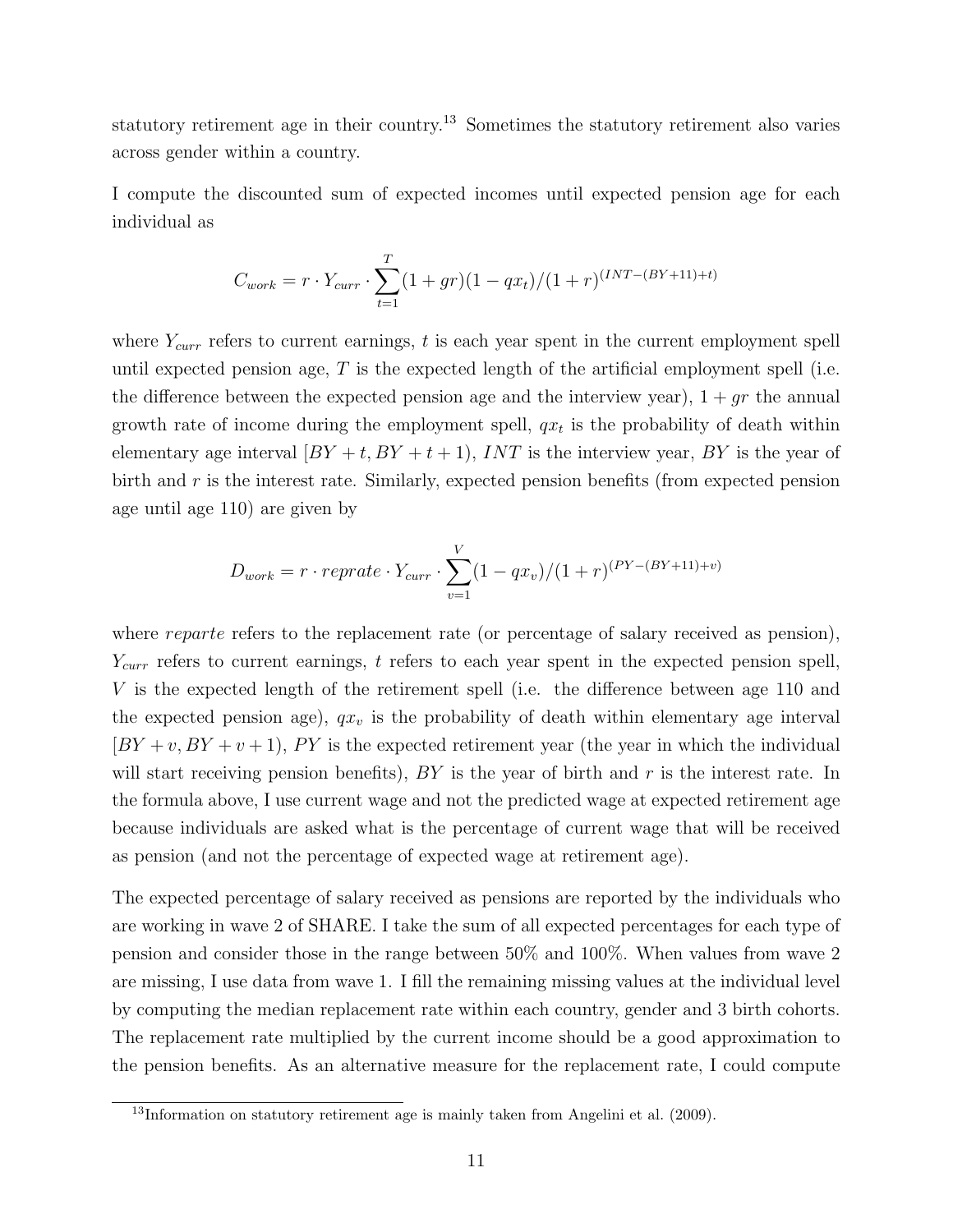the ratio of pension benefits over the main wage in the career. I obtain this information from the individuals who have already retired. I could then use the median of this ratio by country and apply it to the individuals who are still working. But I prefer to use information provided by individuals who are working and report their own expected percentage of salary received as pensions. I believe that this is superior to using information reported by individuals who have retired in different years and at different ages.

## 2.6 Adding widow's, widower's or surviving civil partner's pension

If two individuals are leaving together and one of the partner dies, the surviving partner can receive a survivor pension for the rest of his life (unless he remarries or cohabits with another person). The pension is usually payable regardless of other income. I set the amount of the expected future survivor pension to 60% of the pension of the partner. If both partners are retired, they immediately start receiving expected future survivor pension benefits. If the individual is retired but his wife is still working, he receives the expected future survivor pension benefits only after the partner retires (i.e. from the expected pension year of the partner). If both are working, they have to wait until the last one retires to receive expected future survivor pension benefits from partner. I match couples using the variable on household identifier.

Expected survivor pension from partner for an individual who is retired and whose partner is also retired (from interview year until age 110) is given by

$$
E_{ret} = 0.6 \cdot r \cdot pension_{part} \cdot \sum_{m=1}^{M} (1 - qx_m) \, qx_{(m, part)}/(1 + r)^{(INT - (BY + 11) + m)}
$$

where  $pension_{part}$  refers to the annual pension benefit currently received by the partner, m refers to each year in the expected pension spell, M is the expected length of the pension spell (i.e. the difference between age 110 and the age at the time of the interview),  $qx_m$  is the probability of death within elementary age interval  $[BY + m, BY + m + 1), qx_{(m,part)}$  is the partner's probability of death of the within elementary age interval  $[BY_{part} + m, BY_{part} +$  $m+1$ , INT is the interview year, BY is the year of birth and r is the interest rate.

Expected survivor pension from partner for an individual who is retired and whose partner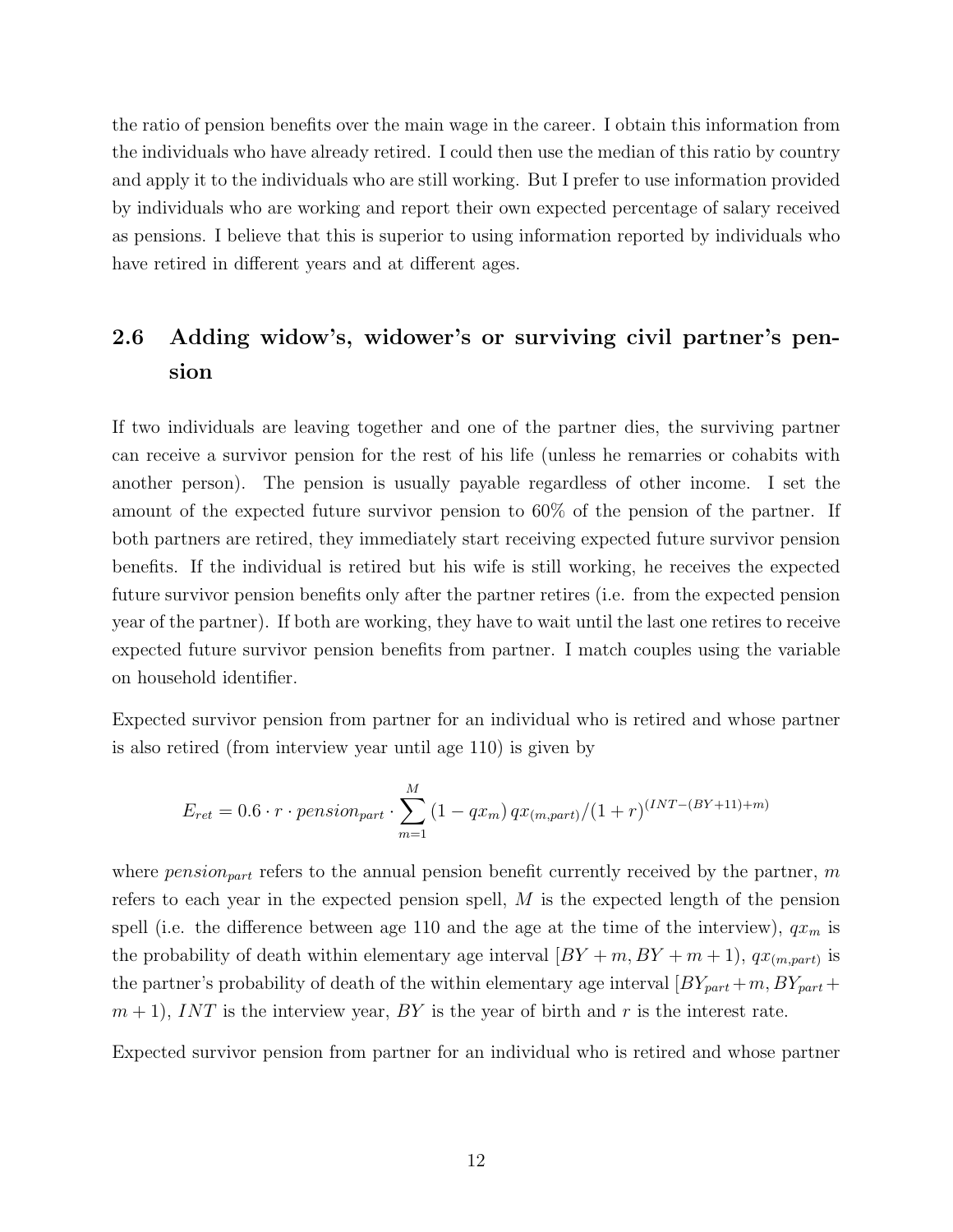is still working is given by

$$
E_{ret} = 0.6 \cdot r \cdot reprate_{part} \cdot Y_{(curr, part)} \cdot \sum_{m=1}^{M} (1 - qx_m) \, qx_{(m, part)}/(1 + r)^{(PY_{part} - (BY + 11) + m)}
$$

where  $reparte_{part}$  refers to the replacement rate (or percentage of salary received as pension) of the partner,  $Y_{(curr,part)}$  refers to the the partner's current annual income (which is expected to be continuously received by the partner until her pension age), m refers to the year in the expected pension spell,  $M$  is the expected length of the partner's pension spell (i.e. the difference between age 110 and the age at which the partner is expected to retire),  $qx_m$  is the probability of death within elementary age interval  $[BY + m, BY + m + 1), qx_{(m, part)}$  is the partner's probability of death within elementary age interval  $[BY_{part} + m, BY_{part} + m + 1]$ ,  $PY_{part}$  is the partner's expected retirement year (the year in which the partner will start receiving pension benefits),  $BY$  is the year of birth and  $r$  is the interest rate. That is, *reprate<sub>part</sub>*  $\cdot$   $Y_{(curr, part)}$  corresponds to the expected pension benefits of the partner.

Expected survivor pension from partner for an individual who is still working and whose partner has already retired is given by

$$
E_{work} = 0.6 \cdot r \cdot pension_{part} \cdot \sum_{m=1}^{M} (1 - qx_m) \, qx_{(m, part)}/(1 + r)^{(PY - (BY + 11) + m)}
$$

where  $pension_{part}$  refers to the annual pension benefit currently received by the partner, m refers to the year in the expected pension spell,  $M$  is the expected length of the individual's pension spell (i.e. the difference between age 110 and the age at which the individual is expected to retire),  $qx_m$  is the probability of death within elementary age interval  $|BY|$  $(m, BY + m+1), qx_{(m, part)}$  is the partner's probability of death within elementary age interval  $[BY_{part} + m, BY_{part} + m + 1], PY$  is the expected retirement year (the year in which the individual will start receiving pension benefits),  $BY$  is the year of birth and  $r$  is the interest rate. That is,  $reprate_{part} \cdot Y_{curr, part}$  corresponds to the expected pension benefits of the partner.

Expected survivor pension from partner for an individual who is still working and whose partner is also still working is given by

$$
E_{work} = 0.6 \cdot r \cdot reprate_{part} \cdot Y_{(curr, part)} \cdot \sum_{m=1}^{M} (1 - qx_m)qx_{(m, part)}/(1+r)^{(max(PY, PY_{part}) - (BY + 11) + m)}
$$

where  $reparte_{part}$  refers to the replacement rate (or percentage of salary received as pension)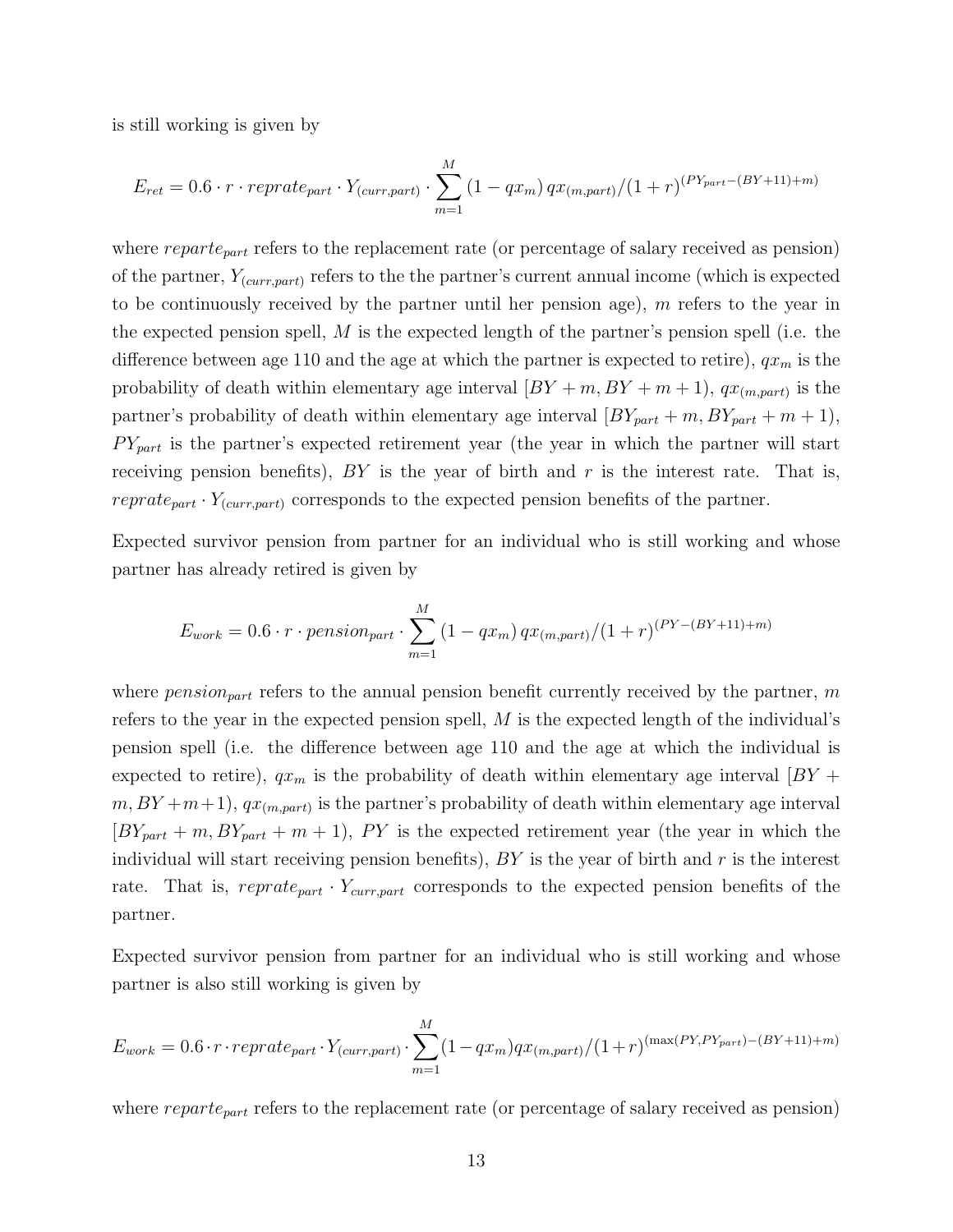of the partner,  $Y_{(curr, part)}$  refers to the the partner's current annual income (which is expected to be continuously received by the partner until her pension age),  $m$  refers to the year in the expected pension spell,  $M$  is the expected length of the individual's pension spell (i.e. the difference between age 110 and the age at which the individual is expected to receive partner's pension benefits),  $qx_m$  is the probability of death within elementary age interval  $[BY + m, BY + m + 1], qx_{(m, part)}$  is the partner's probability of death within elementary age interval  $[BY_{part} + m, BY_{part} + m + 1), PY$  is the expected retirement year (the year in which the individual will start receiving pension benefits),  $PY_{part}$  is the partner's expected retirement year (the year in which the partner will start receiving pension benefits), BY is the year of birth and r is the interest rate. That is,  $reprate_{part} \cdot Y_{(curr, part)}$  corresponds to the expected pension benefits of the partner. The year in which the individual is expected to receive partner's pension benefits depends on whether the partner retires before or after the individual, i.e. they have to wait until the last one has retired in order to receive partner's pension benefits. This explains why the expression  $max(PY, PY_{part})$  is in the denominator of the equation above.

#### 2.7 Sums of lifetime resources

For the individuals who have retired at the time of the interview, their lifetime income is given by

$$
NPV_{10} = A + B_{ret} + D_{ret} + E_{ret}
$$

where  $NPV_{10}$  refers to the net present value at age 10 of all earnings, pension benefits and expected pension benefits earned until death. Their measure of lifetime earnings is simply A, the first component of the sum above. For the individuals who are still working at the time of the interview, their lifetime income is given by

$$
NPV_{10} = A + C_{work} + D_{work} + E_{work}
$$

where  $NPV_{10}$  refers to the net present value at age 10 of all earnings, expected earnings and expected pension benefits earned until death. Their measure of lifetime earnings is equal to the sum of A and  $C_{work}$ , the first two components in the sum above. I only retain in the final dataset those individuals with an estimated lifetime income between the 1st percentile and the 99th percentile of the distribution of lifetime income.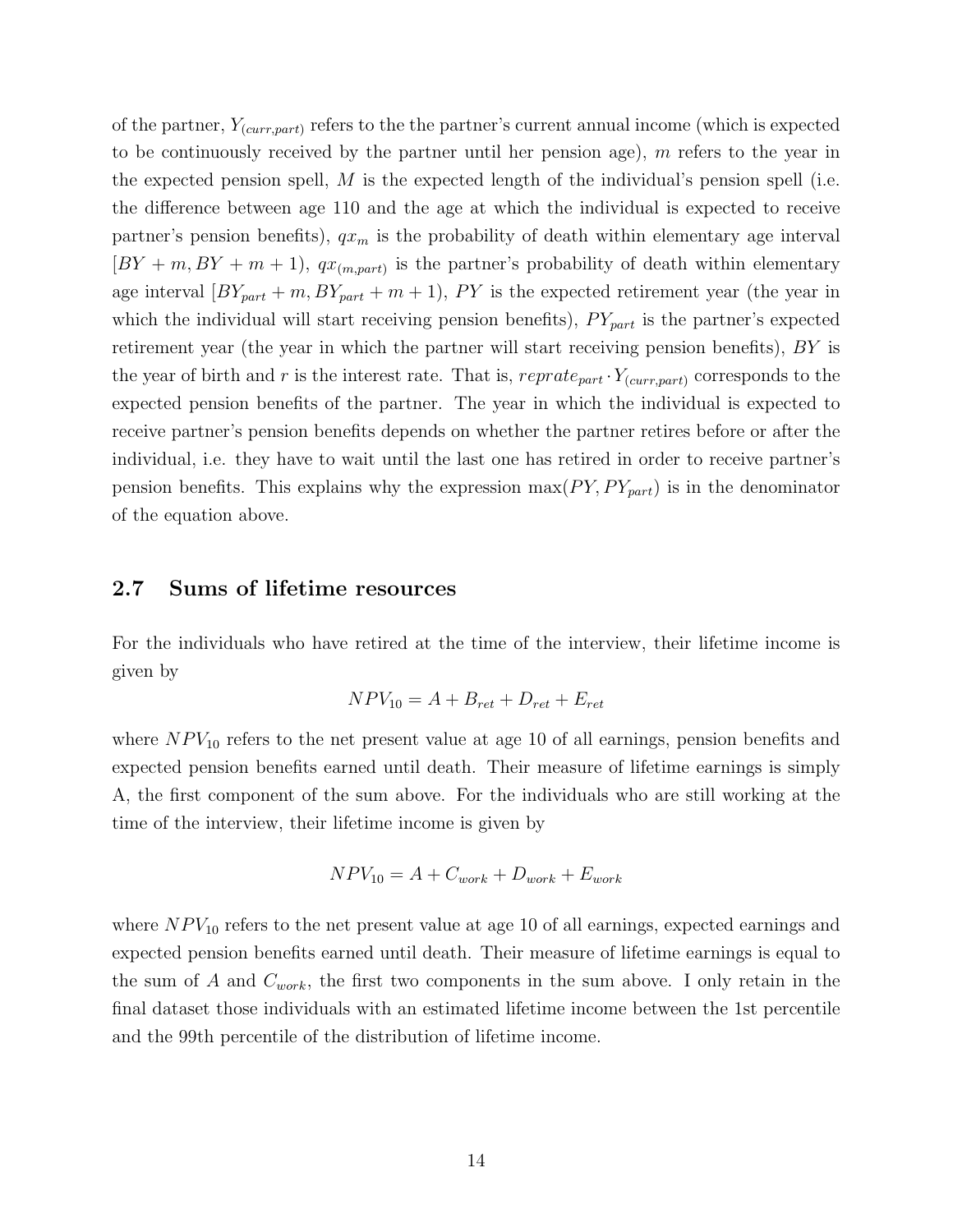### 3 Some descriptive statistics

Some descriptive statistic (mean, standard deviation, median and interquartile range) at the country level for the measure of lifetime earnings net of pensions are reported for males in Table [5.](#page-25-0) Swiss men earn the most during their career on average. The lowest average lifetime earnings are found in Greece and the Czech Republic. Table [6](#page-25-1) shows the same set of descriptive statistics for females. Average lifetime earnings are lower for women than for men in all countries. Swedish women are on top of their league as they earn a bit more than Swiss women on average. The Czech Republic and Spain have the lowest average lifetime earnings for females. Figures [1](#page-19-0) and [2](#page-19-1) are box plots of lifetime earnings and give some more information on the distribution of lifetime earnings in each country. Tables [7](#page-26-0) and [8](#page-26-1) provide descriptive statistics for the measure of lifetime income which includes pension and expected pension benefits. The ranking across countries is very similar to the previous measure, both for males and females. The correlation coefficient between the two measures of lifetime resources is very high, at 0.95, and is almost constant across gender or country.

The median age for males in the sample is 66 (ranging from a median age of 64 in Denmark, France and East Germany to 68 in Italy), while it is 64 for females (ranging from 60 in Greece to 67 in Austria). 69.3% of men have already retired (ranging from 56.1% in Denmark to 85.1% in Austria), while the same statistic is 71.9% for women (ranging from 59.7% in Denmark up to 88.4% in Austria). Median retirement age for men is at 61 (ranging from age 58 in Italy to age 65 in Sweden and Switzerland), whereas median retirement age for women is at 60 (ranging from age 57 in Austria, the Czech Republic and Greece to age 65 in Denmark and Sweden). Average annual pension benefits are lower for women than for men in all countries. Table [9](#page-27-0) suggests that average annual pension benefits for Swiss men, at 23,204 Euro 2006, are almost three times as high as what is received in the Czech Republic. Average annual pension benefits for Czech women, at 6,717 Euro 2006, are a bit more than half of what is received by Swiss women, as shown in Table [10.](#page-27-1)

People who are still working will retire at a later age than people who have already retired. The median age at which men expect to retire is 65 (ranging from age 60 in France to 65 in Germany, Greece, Italy, the Netherlands, Spain, Sweden and Switzerland). Women who are still working expect to retire at a median age of 63 (ranging from age 60 in Austria, Belgium, the Czech Republic, France, Greece and Italy to 65 in Germany, the Netherlands, Spain and Sweden). People who are still working also expect to receive higher pension benefits than those who have already retired. Table [11](#page-28-0) reports expected annual pension benefits for men and shows that Swiss men expect to receive more than 3 times what it is expected by men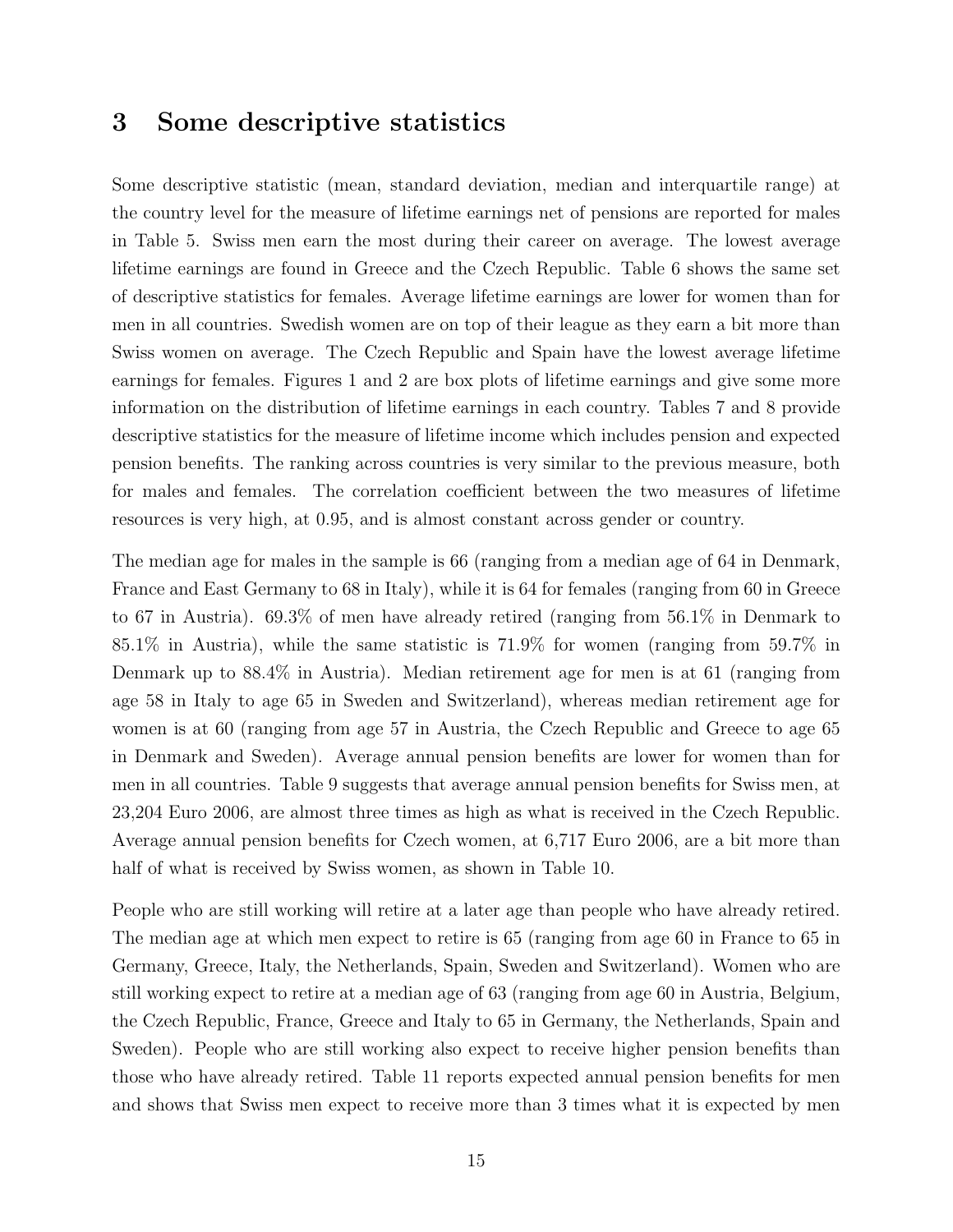in the Czech Republic. As shown in Table [12,](#page-28-1) Czech women expect to receive as pension benefits 40% of what will be received by women in Denmark and Switzerland.

The average years of education for men in the sample is at 11.29, as shown in Table [13.](#page-29-0) German men are the most educated as they went to school for more than 13 years, while men in Italy and Spain only attended school for less than 9 years on average. The average educational attainment is lower for females, at 10.85 years. Table [14](#page-29-1) shows that women in Austria, Italy and Spain spent less than 9 years in school on average, while Danish and German women went to school for more than 12 years.

Figure [3](#page-20-0) shows kernel density estimates of lifetime earnings net of pension benefits for four education categories: 0 to 8, 9 to 11, 12 to 14, and 15 to 25 years of education. The top panel is for males and the bottom panel for females. Each education category contains approximately one quarter of the sample. The kernel density estimates suggest that there is a positive association between education and lifetime earnings: there is a clear difference between people in the first and the fourth categories. However, people in the second and the third categories have similar distributions of lifetime earnings. There is a potential problem of composition for the sample of each education category: older cohorts or some countries are likely to be more represented in the lowest educational categories. I hence regress the logarithm of lifetime earnings net of pension benefits on country and cohorts dummies. This allows me to recover a measure of log lifetime earnings net of country and cohort effects. Figure [4](#page-21-0) shows the mean of log lifetime earnings net of country and cohort effects for each year of education.[14](#page-17-0) The 95% confidence interval based on the corresponding standard errors is smaller for males than for females. The pattern in the association between education and lifetime earnings is less stable for females than for males but both patterns confirm the positive association presented in Figure [3.](#page-20-0)

Table [15](#page-30-0) reports that men have worked 34.14 years on average (from less than 32 years in Denmark, France and Italy up to almost 38 years in the Czech Republic). Note that years of work for those who are still working also include the expected number of years of work until retirement. Females work less than males in all countries. In Table [16,](#page-30-1) they have worked (or will work until retirement) 24.22 years on average (less than 19 years in the Netherlands and Spain, more than 35 years in the Czech Republic). Table [17](#page-31-0) shows that there is some variation in job mobility across countries. The average number of jobs held by males during the career is 2.92 but it goes from almost an unique job for Greek workers to more than 4 jobs in Denmark. There is not much variation in the average number of jobs across gender

<span id="page-17-0"></span> $14$  For these calculations, individuals with more than 21 years of education (less than 1% of the sample) have been assigned 21 years of education.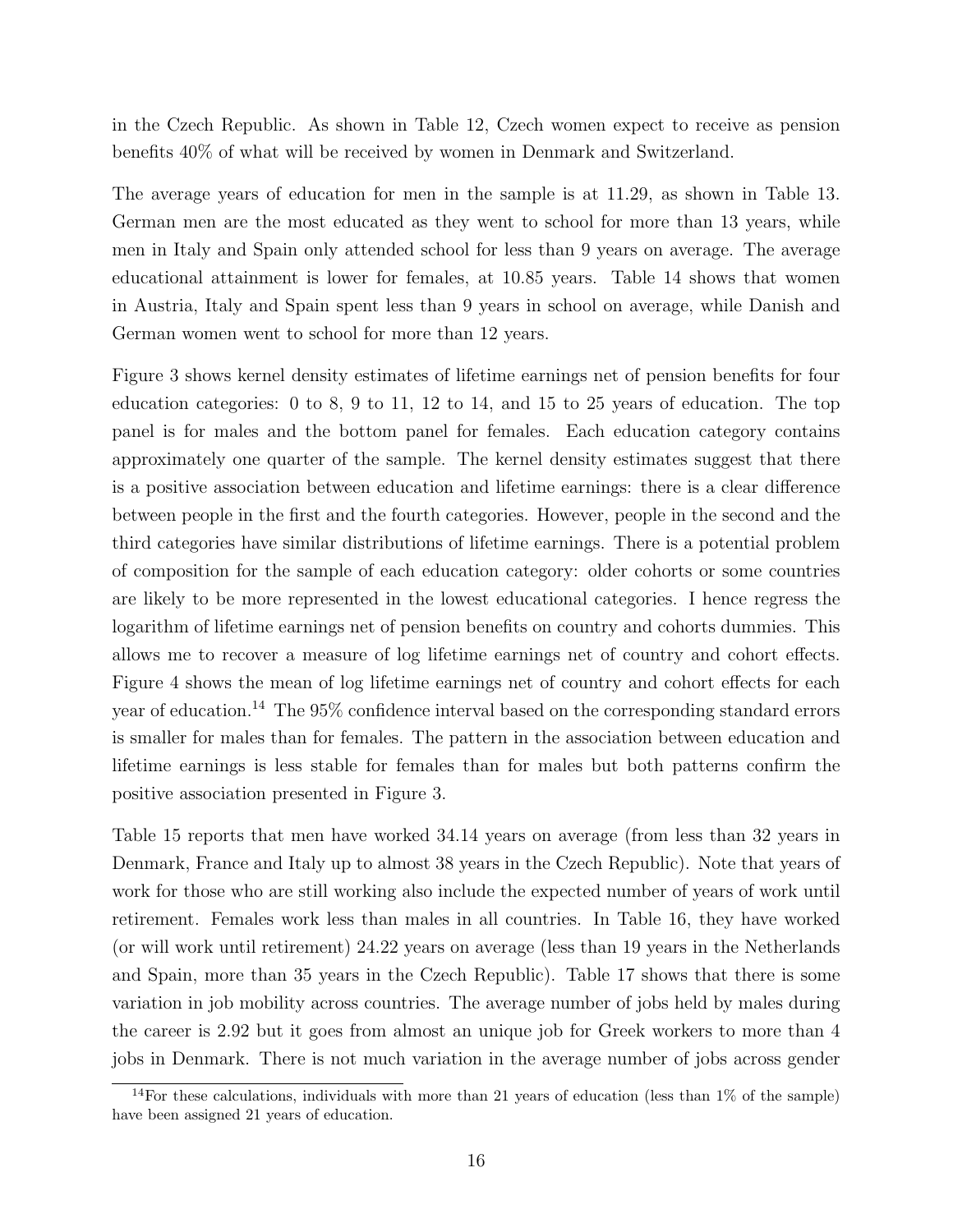within a country. As reported in Table [18,](#page-31-1) the average number of jobs for women in the sample is 2.72, ranging from less than 2 jobs for Greek, Italian and Spanish women to more than 4 jobs for Danish women.

## 4 Conclusion

Most empirical studies in labour economics rely on short-term measures of income even though the object of interest is almost always a longer-term concept. Researchers use current earnings as a proxy for lifetime earnings because they seldom have access to data that span the entire career of workers. I use the retrospective information provided by the Survey of Health, Ageing and Retirement in Europe (SHARE) to estimate a measure of lifetime earnings at age ten which corresponds to the income flowing from the asset value of working at age ten. This asset value is the discounted sum of all wages and other benefits earned during the career from age ten until retirement using a discount rate of 2%. I also estimate an alternative measure which includes both labour and pension income earned over the life cycle. I name this wider definition of lifetime resources lifetime income. The measure of lifetime income includes expected pension income until death using cohort and country specific mortality tables. I also report some descriptive statistics at the country level on the two measures of lifetime resources and on pension benefits, years of education, years of work and number of jobs during the career.

Recall data coming from a survey such as SHARE is likely to be affected by measurement error. [Kapteyn and Ypma](#page-33-2) [\(2007\)](#page-33-2) have linked the Swedish subsample of SHARE with administrative data from LINDA (a Swedish Longitudinal Individual Data Base). Böhlmark and [Lindquist](#page-32-2) [\(2006\)](#page-32-2) have created a measure of lifetime income for men and women in Sweden using data from LINDA. The possibility to link the measure of Böhlmark and Lindquist [\(2006\)](#page-32-2) with a Swedish subsample of SHARE could provide some evidence on the validity of the measure of lifetime earnings net of pension benefits developed in this paper. More recently, the SHARE-RV project has linked administrative data from the German Pension Fund (Deutsche Rentenversicherung) with the German subsample of SHARE using the social security number. The combination of administrative data collected for a specific purpose (such as social security contributions for entitlements to pension benefits) with rich information from survey data about many different aspects of respondents' working histories could provide some further possibilities to validate the quality of the recall data collected in SHARE.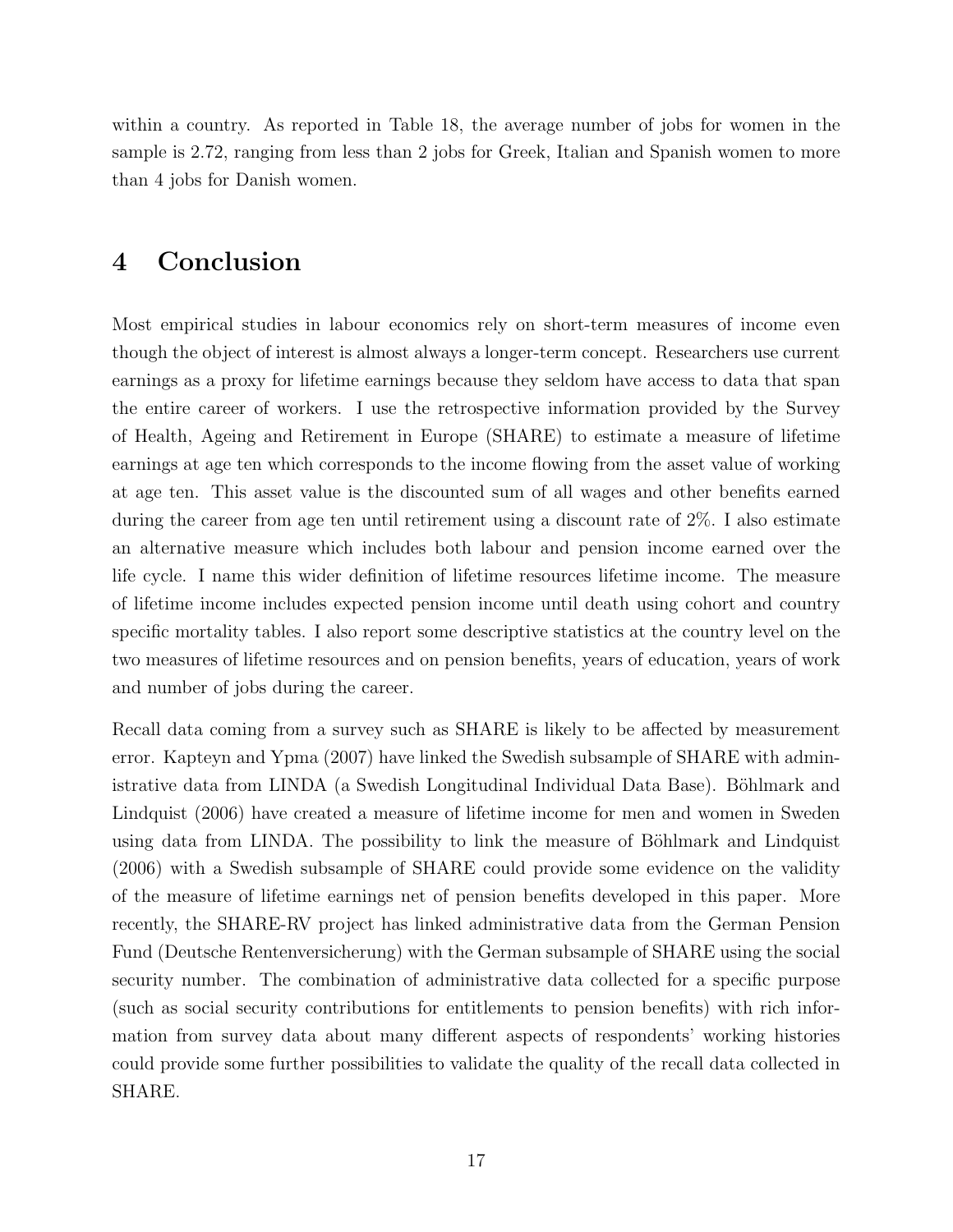<span id="page-19-1"></span>

<span id="page-19-0"></span>Figure 1: Box plots of lifetime earnings net of pension benefits, males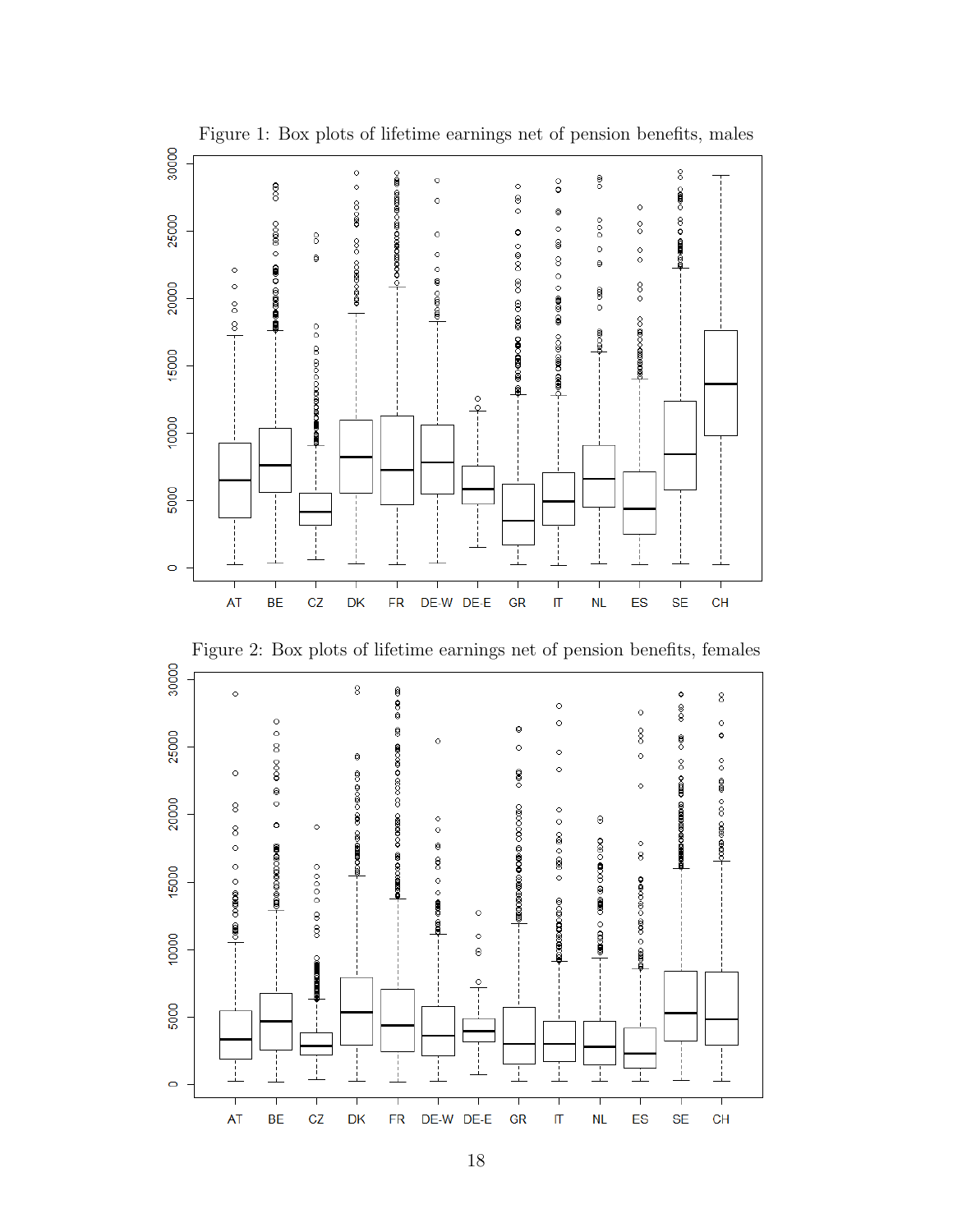

<span id="page-20-0"></span>

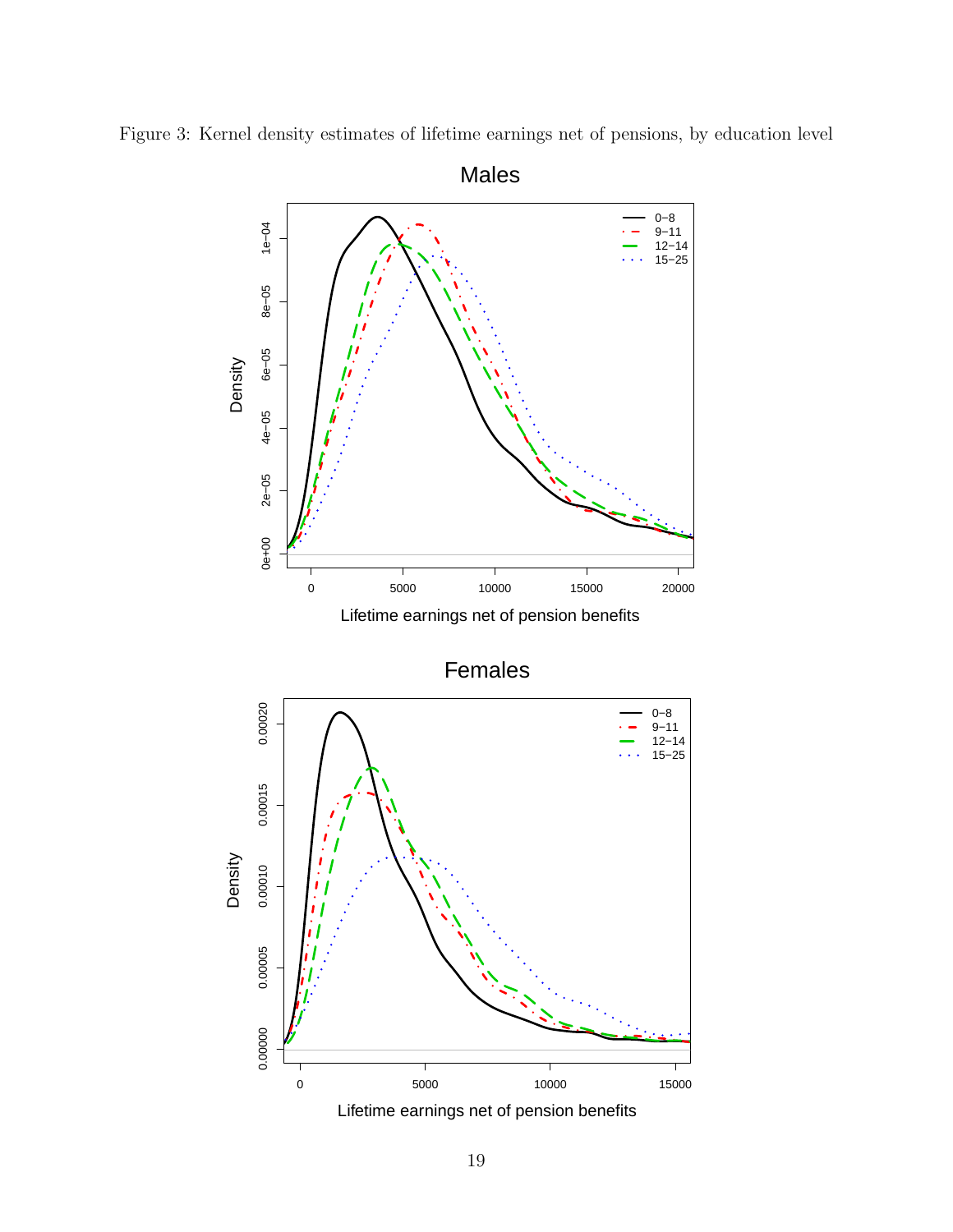<span id="page-21-0"></span>

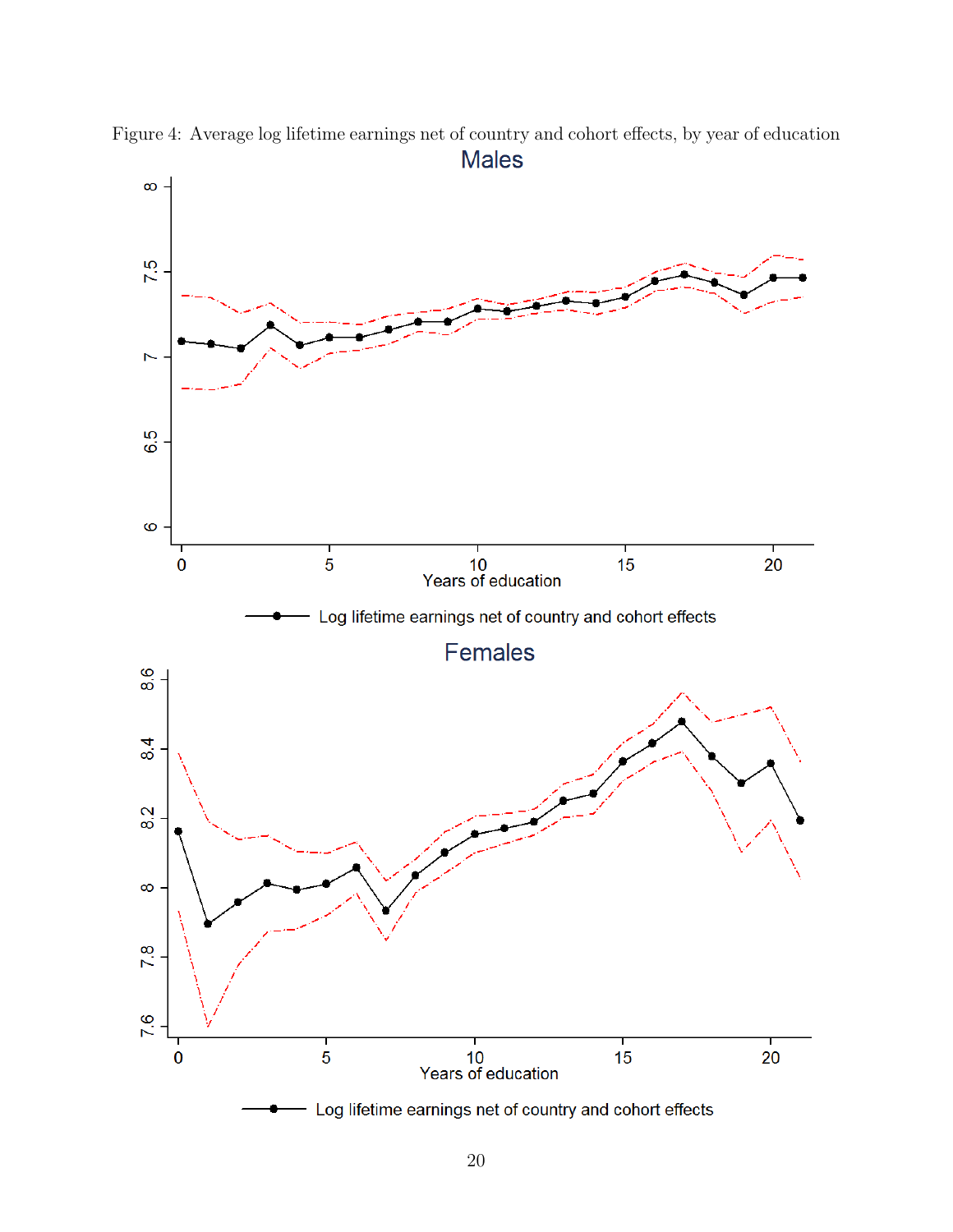| Variable                     | Sample size | Mean   | Std. Dev. |
|------------------------------|-------------|--------|-----------|
| Log current income           | 2,298       | 9.9263 | 0.4774    |
| Predicted log current income | 2,298       | 9.9244 | 0.8281    |
| Prediction error             | 2,298       | 0.0019 | 0.7727    |
| Log main income              | 4,698       | 9.8067 | 0.7097    |
| Predicted log main income    | 4,698       | 9.7444 | 1.0375    |
| Prediction error             | 4,698       | 0.0623 | 1.1106    |

<span id="page-22-0"></span>Table 1: Prediction error for current and main wage, males

<span id="page-22-1"></span>Table 2: Prediction error for current and main wage, females

| Table 2. I rediction cribi for edificite and main wage, females |             |        |           |  |  |  |  |
|-----------------------------------------------------------------|-------------|--------|-----------|--|--|--|--|
| Variable                                                        | Sample size | Mean   | Std. Dev. |  |  |  |  |
| Log current income                                              | 2,582       | 9.5580 | 0.5216    |  |  |  |  |
| Predicted log current income                                    | 2,582       | 9.5167 | 0.7430    |  |  |  |  |
| Prediction error                                                | 2,582       | 0.0413 | 0.6537    |  |  |  |  |
| Log main income                                                 | 4,895       | 9.1484 | 0.8826    |  |  |  |  |
| Predicted log main income                                       | 4,895       | 9.1072 | 1.0230    |  |  |  |  |
| Prediction error                                                | 4,895       | 0.0412 | 0.9831    |  |  |  |  |
|                                                                 |             |        |           |  |  |  |  |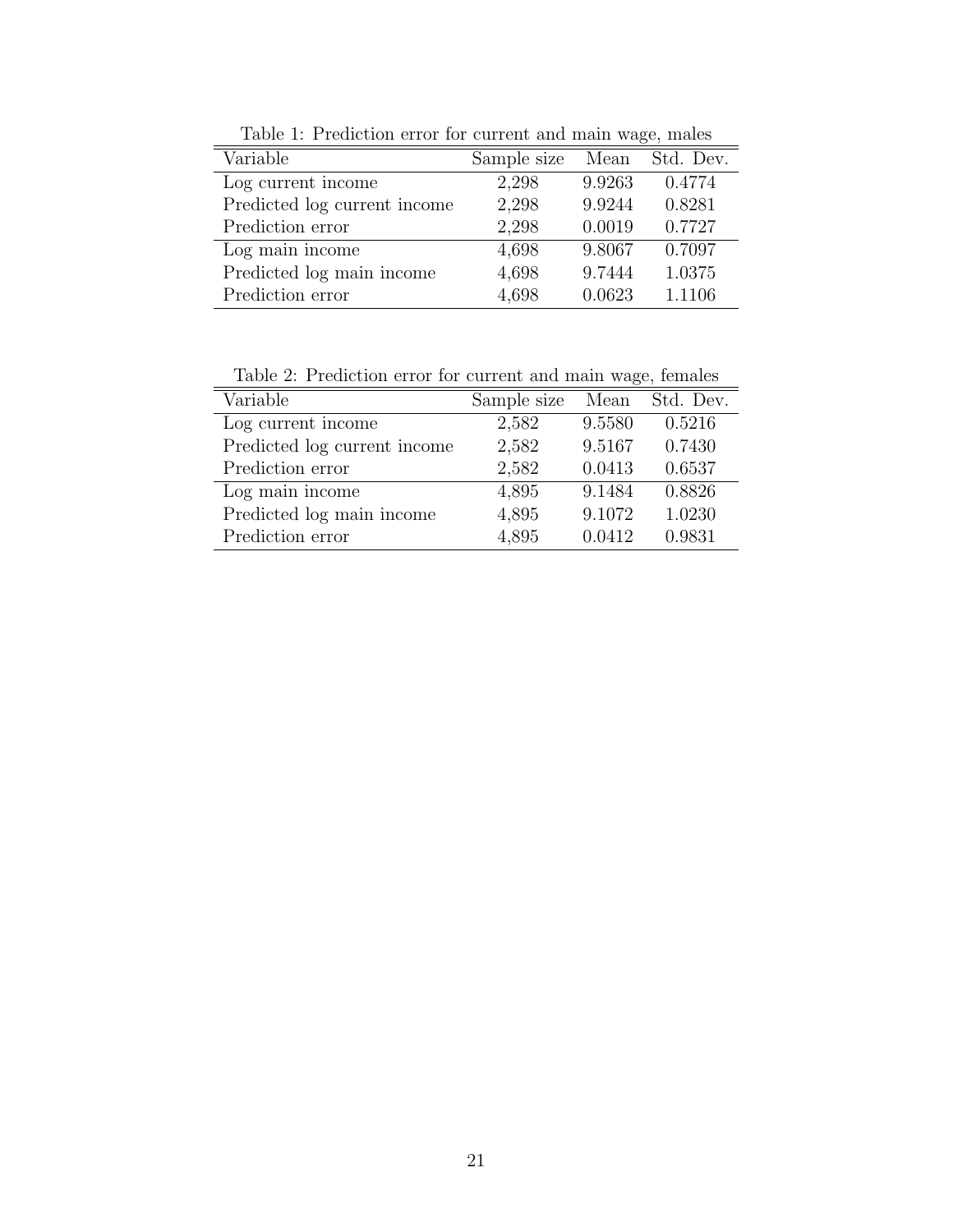|      | Sample |       | Observed wage |       | Predicted wage |           | Prediction error |         |
|------|--------|-------|---------------|-------|----------------|-----------|------------------|---------|
| Year | size   | Mean  | Std. Dev.     | Mean  | Std. Dev.      | Mean      | Std. Dev.        | p-value |
| 1985 | 984    | 5.700 | 0.459         | 5.675 | 0.522          | 0.024     | 0.432            | 0.270   |
| 1986 | 877    | 5.736 | 0.431         | 5.713 | 0.521          | 0.023     | 0.463            | 0.321   |
| 1987 | 838    | 5.772 | 0.444         | 5.760 | 0.512          | 0.011     | 0.471            | 0.630   |
| 1988 | 772    | 5.814 | 0.376         | 5.789 | 0.472          | 0.024     | 0.417            | 0.630   |
| 1989 | 784    | 5.811 | 0.447         | 5.782 | 0.533          | 0.029     | 0.515            | 0.241   |
| 1990 | 756    | 5.826 | 0.441         | 5.809 | 0.531          | 0.017     | 0.528            | 0.497   |
| 1991 | 729    | 5.836 | 0.422         | 5.820 | 0.546          | 0.016     | 0.532            | 0.534   |
| 1992 | 693    | 5.840 | 0.416         | 5.844 | 0.537          | $-0.004$  | 0.514            | 0.866   |
| 1993 | 14     | 5.769 | 0.382         | 5.885 | 0.277          | $-0.116$  | 0.443            | 0.366   |
| 1994 | 17     | 5.875 | 0.335         | 5.976 | 0.354          | $-0.101$  | 0.365            | 0.401   |
| 1995 | 585    | 5.904 | 0.475         | 5.879 | 0.562          | 0.025     | 0.552            | 0.409   |
| 1996 | 556    | 5.915 | 0.477         | 5.904 | 0.568          | 0.011     | 0.568            | 0.724   |
| 1997 | 528    | 5.935 | 0.447         | 5.929 | 0.575          | 0.006     | 0.573            | 0.848   |
| 1998 | 480    | 5.935 | 0.482         | 5.948 | 0.628          | $-0.013$  | 0.624            | 0.727   |
| 1999 | 447    | 5.957 | 0.470         | 5.954 | 0.626          | 0.002     | 0.617            | 0.951   |
| 2000 | 441    | 5.973 | 0.512         | 5.931 | 0.616          | 0.041     | 0.641            | 0.279   |
| 2001 | 401    | 5.963 | 0.500         | 5.934 | 0.596          | 0.028     | 0.642            | 0.467   |
| 2002 | 374    | 5.995 | 0.511         | 5.913 | 0.635          | 0.082     | 0.643            | 0.052   |
| 2003 | 344    | 6.027 | 0.530         | 5.899 | 0.638          | 0.128     | 0.649            | 0.004   |
| 2004 | 319    | 6.034 | 0.457         | 5.883 | 0.643          | 0.151     | 0.658            | 0.001   |
| 2005 | 295    | 6.016 | 0.489         | 5.895 | 0.624          | 0.121     | 0.653            | 0.009   |
| 2006 | 260    | 5.980 | 0.523         | 5.848 | 0.622          | $0.132\,$ | 0.666            | 0.009   |
| 2007 | 249    | 5.925 | 0.653         | 5.855 | 0.645          | 0.070     | 0.801            | 0.229   |
| 2008 | 217    | 5.921 | 0.695         | 5.853 | 0.636          | 0.068     | 0.803            | 0.286   |

<span id="page-23-0"></span>Table 3: Observed wage, predicted wage and prediction error, males

Note: German SOEP 1985-2008. The p-value refers to the hypothesis that the observed wage and the predicted wage have the same mean.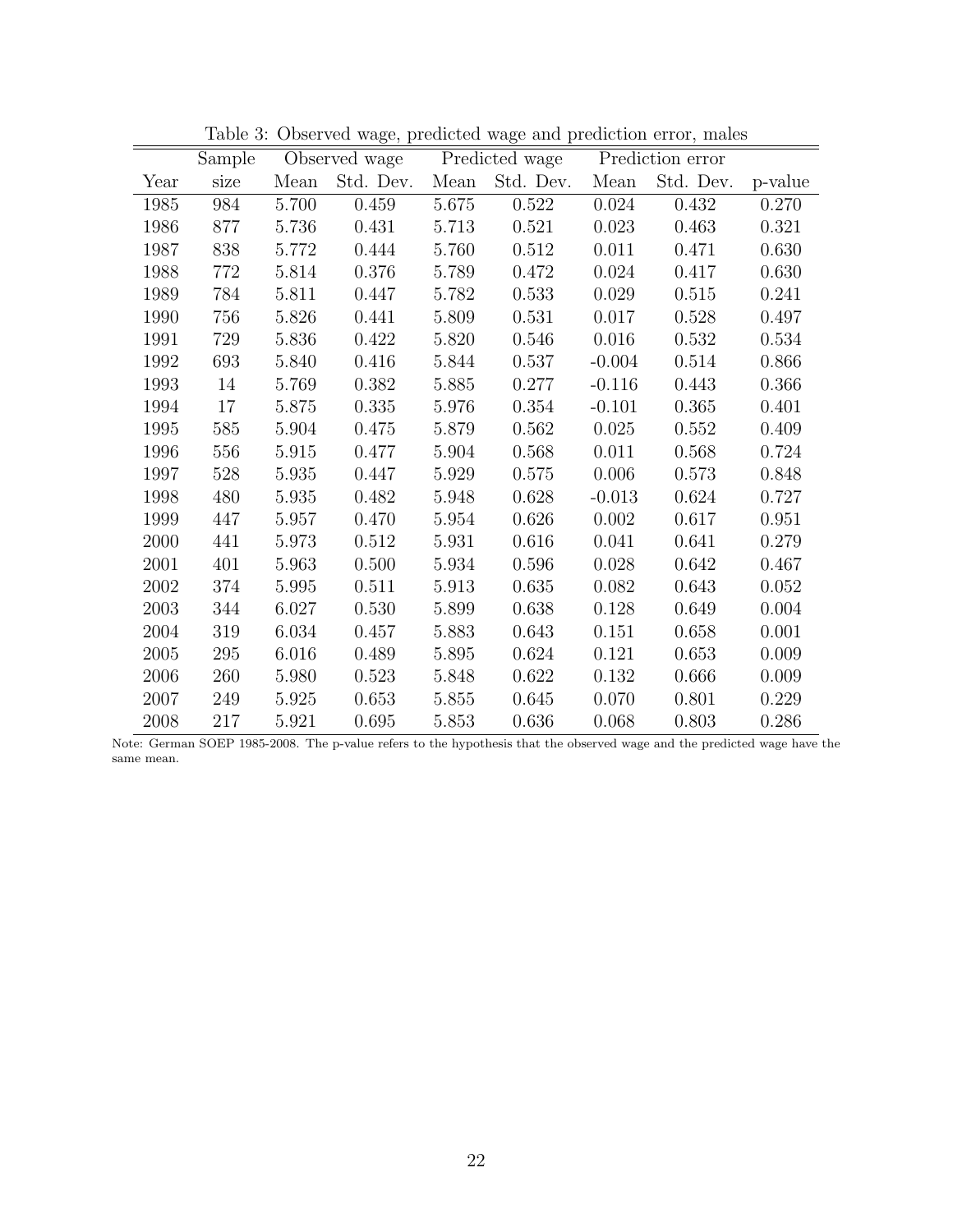|      | Sample |       | Observed wage |       | Predicted wage |           | Prediction error |           |
|------|--------|-------|---------------|-------|----------------|-----------|------------------|-----------|
| Year | size   | Mean  | Std. Dev.     | Mean  | Std. Dev.      | Mean      | Std. Dev.        | p-value   |
| 1985 | 569    | 5.077 | 0.678         | 5.062 | 0.708          | $0.015\,$ | 0.533            | 0.718     |
| 1986 | 477    | 5.178 | 0.625         | 5.139 | 0.701          | 0.040     | 0.509            | 0.356     |
| 1987 | 438    | 5.233 | 0.600         | 5.178 | 0.694          | 0.055     | 0.564            | 0.212     |
| 1988 | 400    | 5.211 | 0.685         | 5.212 | 0.709          | $-0.001$  | 0.647            | 0.979     |
| 1989 | 391    | 5.198 | 0.683         | 5.254 | 0.755          | $-0.056$  | 0.709            | 0.280     |
| 1990 | 366    | 5.228 | 0.698         | 5.302 | 0.721          | $-0.074$  | 0.723            | 0.159     |
| 1991 | 359    | 5.215 | 0.698         | 5.307 | 0.754          | $-0.092$  | 0.760            | 0.090     |
| 1992 | 345    | 5.250 | 0.657         | 5.313 | 0.760          | $-0.063$  | 0.744            | 0.241     |
| 1993 | 9      | 5.309 | 0.452         | 5.340 | 0.591          | $-0.031$  | 0.512            | 0.902     |
| 1994 | $10\,$ | 5.341 | 0.398         | 5.369 | 0.553          | $-0.027$  | 0.511            | 0.901     |
| 1995 | 286    | 5.363 | 0.679         | 5.404 | 0.806          | $-0.042$  | 0.851            | 0.502     |
| 1996 | 268    | 5.363 | 0.735         | 5.394 | 0.814          | $-0.031$  | 0.863            | 0.644     |
| 1997 | 253    | 5.377 | 0.746         | 5.412 | 0.824          | $-0.035$  | 0.931            | 0.617     |
| 1998 | 251    | 5.368 | 0.742         | 5.444 | 0.761          | $-0.076$  | 0.875            | 0.258     |
| 1999 | 238    | 5.341 | 0.734         | 5.428 | 0.761          | $-0.088$  | 0.886            | 0.202     |
| 2000 | 232    | 5.365 | 0.663         | 5.455 | 0.768          | $-0.090$  | 0.894            | 0.176     |
| 2001 | 220    | 5.399 | 0.691         | 5.487 | 0.725          | $-0.088$  | 0.844            | 0.195     |
| 2002 | 207    | 5.383 | 0.720         | 5.509 | 0.702          | $-0.127$  | 0.867            | 0.071     |
| 2003 | 191    | 5.397 | 0.691         | 5.525 | 0.699          | $-0.127$  | 0.827            | 0.074     |
| 2004 | 176    | 5.416 | 0.655         | 5.533 | 0.689          | $-0.117$  | 0.843            | $0.103\,$ |
| 2005 | 156    | 5.345 | 0.827         | 5.483 | 0.713          | $-0.139$  | 0.972            | 0.113     |
| 2006 | 137    | 5.338 | 0.715         | 5.502 | 0.717          | $-0.164$  | 0.862            | 0.059     |
| 2007 | 136    | 5.302 | 0.792         | 5.456 | 0.733          | $-0.154$  | 0.961            | 0.098     |
| 2008 | 117    | 5.260 | 0.900         | 5.452 | 0.749          | $-0.191$  | 1.043            | 0.078     |

<span id="page-24-0"></span>Table 4: Prediction error using the German SOEP, females

Note: German SOEP 1985-2008. The p-value refers to the hypothesis that the observed wage and the predicted wage have the same mean.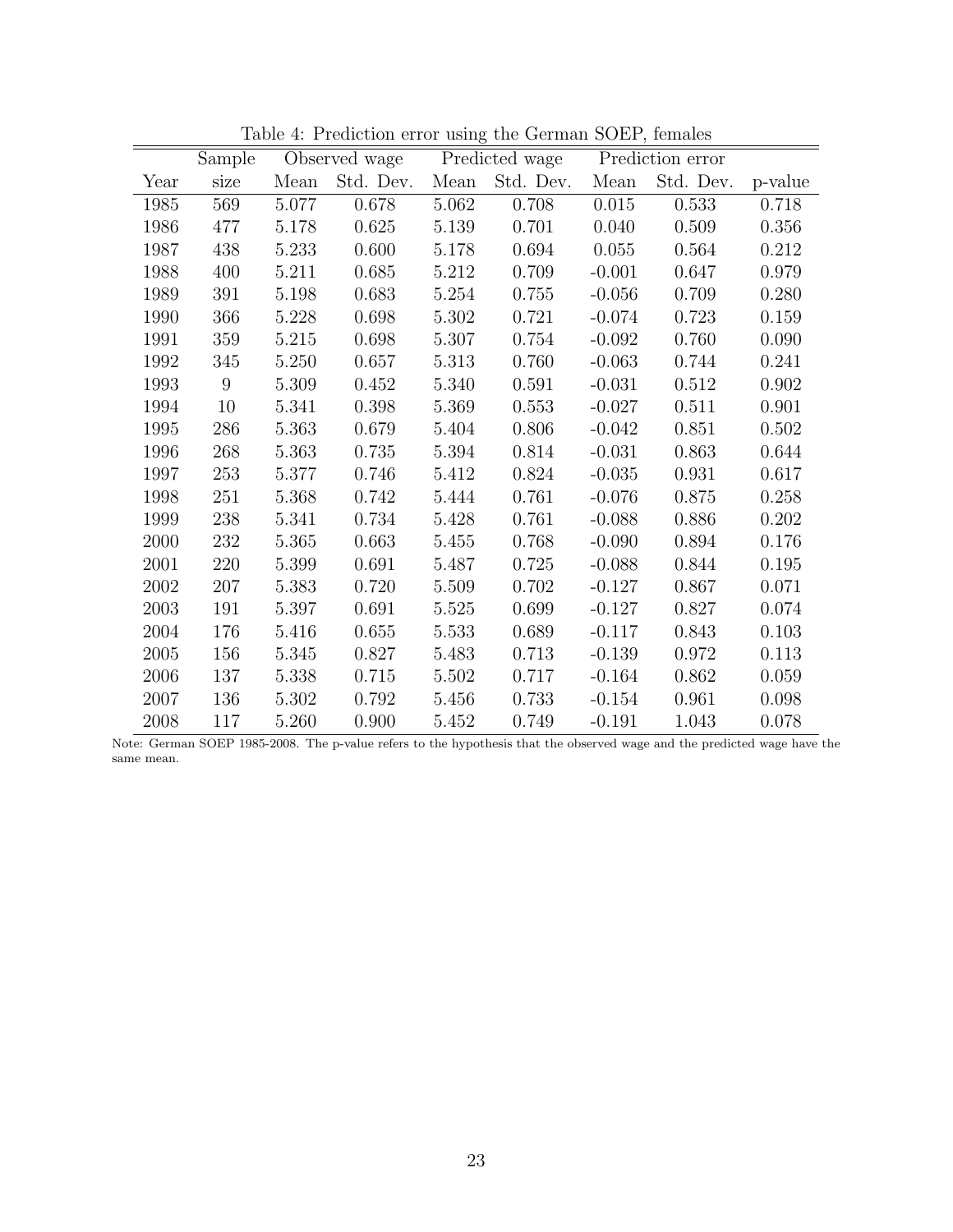| Country        | Sample size | Mean      | Std. Dev. | Median    | IQR      |
|----------------|-------------|-----------|-----------|-----------|----------|
| Austria        | 323         | 6,999.22  | 4,068.25  | 6,489.23  | 5,602.92 |
| Belgium        | 1,162       | 8,330.13  | 4,441.80  | 7,604.16  | 4,797.01 |
| Czech Republic | 777         | 4,809.82  | 2,838.38  | 4,138.16  | 2,382.99 |
| Denmark        | 917         | 8,649.61  | 4,798.24  | 8,204.63  | 5,400.35 |
| France         | 944         | 8,580.73  | 5,755.23  | 7,277.79  | 6,574.27 |
| West Germany   | 766         | 8,301.15  | 4,242.93  | 7,820.20  | 5,104.27 |
| East Germany   | 80          | 6,204.33  | 2,180.79  | 5,838.61  | 2,839.80 |
| Greece         | 853         | 4,780.89  | 4,548.10  | 3,467.05  | 4,455.00 |
| Italy          | 992         | 5,673.64  | 4,106.90  | 4,926.23  | 3,901.38 |
| Netherlands    | 964         | 7,114.22  | 3,979.84  | 6,601.83  | 4,627.70 |
| Spain          | 690         | 5,368.12  | 4,168.23  | 4,362.19  | 4,603.44 |
| Sweden         | 779         | 9,755.31  | 5,731.41  | 8,416.35  | 6,677.36 |
| Switzerland    | 528         | 13,567.20 | 5,918.12  | 13,666.85 | 7,811.06 |
| Full sample    | 9,775       | 7,529.02  | 5,080.33  | 6,519.48  | 5,999.66 |

<span id="page-25-0"></span>Table 5: Lifetime earnings net of pension benefits, males

<span id="page-25-1"></span>Table 6: Lifetime earnings net of pension benefits, females

| Country        | Sample size | Mean     | Std. Dev. | Median   | IQR      |
|----------------|-------------|----------|-----------|----------|----------|
| Austria        | 424         | 4,310.39 | 3,692.06  | 3,302.20 | 3,543.39 |
| Belgium        | 1,264       | 5,205.26 | 3,646.84  | 4,635.88 | 4,174.09 |
| Czech Republic | 1,062       | 3,263.82 | 1,900.54  | 2,845.18 | 1,666.84 |
| Denmark        | 1,133       | 5,938.91 | 4,156.85  | 5,298.51 | 5,067.39 |
| France         | 1,165       | 5,597.02 | 4,901.15  | 4,380.26 | 4,564.90 |
| West Germany   | 850         | 4,286.03 | 3,118.99  | 3,621.11 | 3,667.70 |
| East Germany   | 81          | 4,268.32 | 2,126.28  | 3,954.93 | 1,770.28 |
| Greece         | 680         | 4,529.30 | 4,539.59  | 3,014.11 | 4,208.75 |
| Italy          | 868         | 3,679.60 | 3,230.25  | 3,002.35 | 2,979.97 |
| Netherlands    | 1,106       | 3,477.65 | 2,919.39  | 2,766.99 | 3,192.68 |
| Spain          | 622         | 3,386.37 | 3,728.25  | 2,246.66 | 2,951.78 |
| Sweden         | 999         | 6,644.18 | 5,015.61  | 5,269.72 | 5,151.28 |
| Switzerland    | 675         | 6,238.86 | 4,934.88  | 4,834.59 | 5,503.39 |
| Full sample    | 10,929      | 4,775.06 | 4,053.13  | 3,710.21 | 4,033.25 |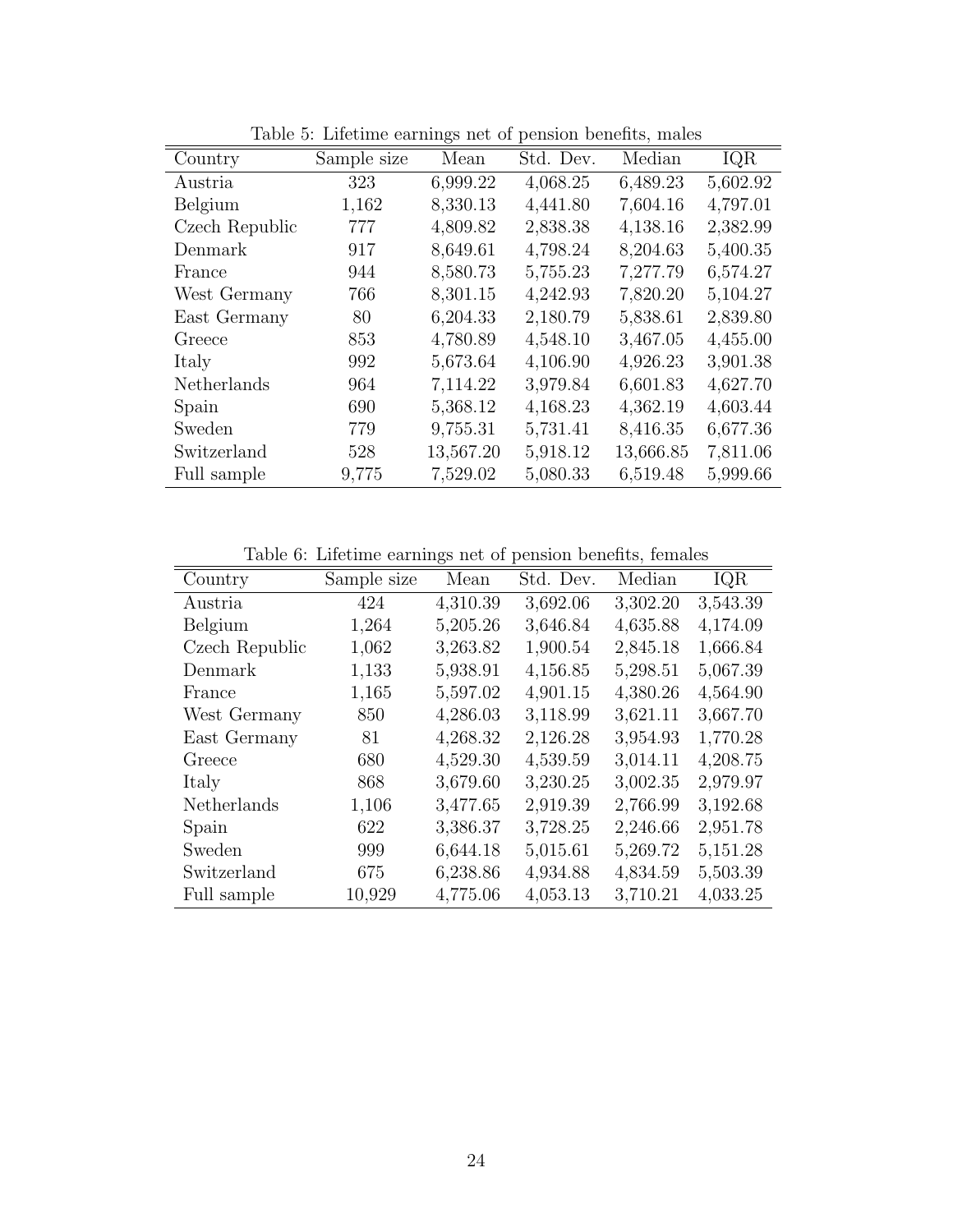|                | Table 1. Encenne media meriding pension benefits, mates |           |           |           |           |  |  |  |
|----------------|---------------------------------------------------------|-----------|-----------|-----------|-----------|--|--|--|
| Country        | Sample size                                             | Mean      | Std. Dev. | Median    | IQR       |  |  |  |
| Austria        | 323                                                     | 9,434.09  | 4,665.40  | 9,121.77  | 6,498.79  |  |  |  |
| Belgium        | 1,162                                                   | 10,774.89 | 5,028.94  | 10,291.14 | 5,908.20  |  |  |  |
| Czech Republic | 777                                                     | 6,033.68  | 3,284.44  | 5,442.09  | 2,760.34  |  |  |  |
| Denmark        | 917                                                     | 10,921.88 | 5,521.68  | 10,678.96 | 6,912.74  |  |  |  |
| France         | 944                                                     | 11,534.21 | 6,570.94  | 10,377.84 | 7,961.43  |  |  |  |
| West Germany   | 766                                                     | 10,816.40 | 5,182.56  | 10,262.15 | 6,244.38  |  |  |  |
| East Germany   | 80                                                      | 8,445.94  | 3,309.26  | 8,177.26  | 3,387.01  |  |  |  |
| Greece         | 853                                                     | 7,102.01  | 5,389.93  | 5,759.79  | 5,974.63  |  |  |  |
| Italy          | 992                                                     | 7,548.73  | 4,747.02  | 6,998.13  | 5,245.92  |  |  |  |
| Netherlands    | 964                                                     | 10,191.94 | 5,092.24  | 9,744.44  | 6,496.12  |  |  |  |
| Spain          | 690                                                     | 7,446.36  | 5,016.27  | 6,281.90  | 6,074.99  |  |  |  |
| Sweden         | 779                                                     | 12,004.19 | 6,302.80  | 10,991.97 | 7,476.37  |  |  |  |
| Switzerland    | 528                                                     | 17,191.42 | 7,412.59  | 17,107.64 | 10,094.25 |  |  |  |
| Full sample    | 9,775                                                   | 9,929.23  | 5,974.06  | 8,951.56  | 7,450.10  |  |  |  |

<span id="page-26-0"></span>Table 7: Lifetime income including pension benefits, males

<span id="page-26-1"></span>Table 8: Lifetime income including pension benefits, females

| Country        | Sample size | Mean     | Std. Dev. | Median   | IQR      |
|----------------|-------------|----------|-----------|----------|----------|
| Austria        | 424         | 6,252.84 | 4,600.46  | 5,195.98 | 4,585.63 |
| Belgium        | 1,264       | 7,148.04 | 4,305.51  | 6,578.95 | 5,119.69 |
| Czech Republic | 1,062       | 4,261.03 | 2,111.75  | 3,901.95 | 1,983.03 |
| Denmark        | 1,133       | 7,748.02 | 4,729.29  | 7,283.52 | 6,044.35 |
| France         | 1,165       | 7,678.06 | 5,807.94  | 6,400.83 | 5,992.64 |
| West Germany   | 850         | 5,791.22 | 3,838.90  | 4,972.10 | 4,419.68 |
| East Germany   | 81          | 5,741.39 | 2,437.50  | 5,582.17 | 2,698.81 |
| Greece         | 680         | 6,822.41 | 5,442.84  | 5,474.06 | 5,586.92 |
| Italy          | 868         | 5,213.35 | 3,758.35  | 4,449.61 | 3,845.99 |
| Netherlands    | 1,106       | 5,419.65 | 3,817.19  | 4,620.90 | 4,408.15 |
| Spain          | 622         | 4,952.19 | 4,329.53  | 3,527.45 | 4,090.18 |
| Sweden         | 999         | 8,296.24 | 5,340.27  | 7,128.97 | 5,793.46 |
| Switzerland    | 675         | 8,251.72 | 5,851.15  | 6,595.93 | 6,775.95 |
| Full sample    | 10,929      | 6,534.84 | 4,740.83  | 5,374.64 | 5,133.31 |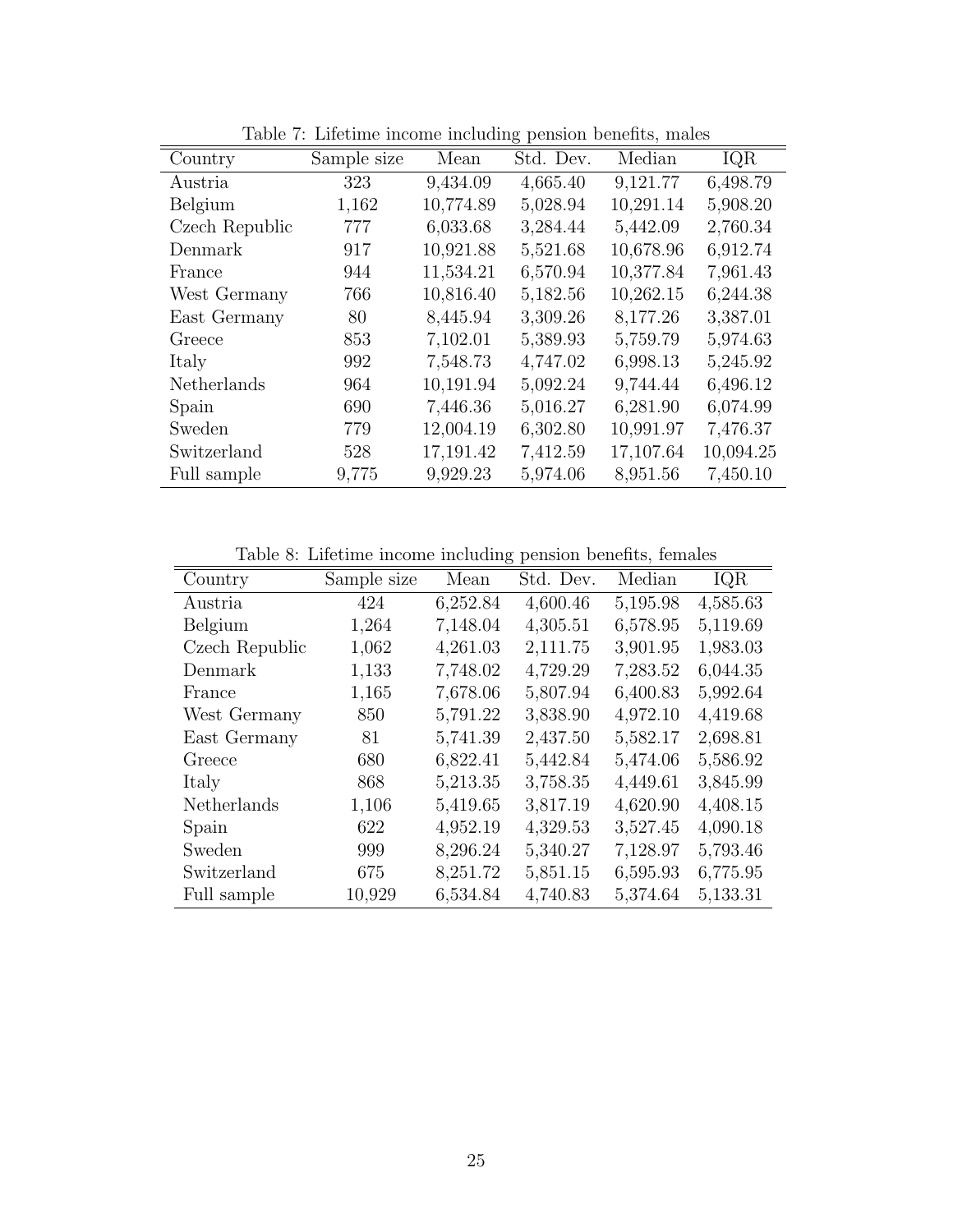|       | Mean        | Std. Dev. | Median    | IQR       |
|-------|-------------|-----------|-----------|-----------|
| 275   | 17,287.56   | 8,400.53  | 16,785.72 | 8,864.15  |
| 862   | 16,468.11   | 7,616.30  | 14,881.38 | 7,521.75  |
| 529   | 8,030.30    | 4,209.90  | 7,217.69  | 2,480.75  |
| 514   | 12,343.53   | 6,655.33  | 10,632.32 | 6,366.06  |
| 678   | 20,808.04   | 12,762.40 | 17,885.44 | 14,589.89 |
| 556   | 17,551.25   | 9,724.14  | 14,972.43 | 9,601.16  |
| 57    | 13,354.24   | 10,373.01 | 10,930.21 | 6,669.91  |
| 565   | 16,555.78   | 9,684.88  | 14,395.23 | 10,766.57 |
| 811   | 13,463.89   | 7,863.44  | 11,885.48 | 8,873.26  |
| 646   | 19,390.84   | 11,372.68 | 17,046.91 | 13,377.59 |
| 482   | 12,777.52   | 7,689.11  | 10,986.36 | 9,263.73  |
| 490   | 17,218.95   | 9,146.51  | 14,795.51 | 9,275.92  |
| 311   | 23,203.96   | 13,531.32 | 21,790.19 | 20,110.05 |
| 6,776 | 16,054.00   | 9,987.83  | 13,642.35 | 10,699.86 |
|       | Sample size |           |           |           |

<span id="page-27-0"></span>Table 9: Annual pension benefits for males who are retired

<span id="page-27-1"></span>Table 10: Annual pension benefits for females who are retired

| Country        | Sample size | Mean      | Std. Dev. | Median    | IQR       |
|----------------|-------------|-----------|-----------|-----------|-----------|
| Austria        | 375         | 12,729.32 | 8,827.13  | 10,849.36 | 8,003.73  |
| Belgium        | 955         | 12,699.87 | 7,626.23  | 11,766.64 | 7,314.53  |
| Czech Republic | 823         | 6,716.56  | 3,989.39  | 5,998.11  | 2,330.45  |
| Denmark        | 676         | 10,813.22 | 6,661.15  | 9,484.30  | 4,683.71  |
| France         | 841         | 13,788.85 | 10,455.07 | 11,890.80 | 11,202.10 |
| West Germany   | 616         | 9,276.87  | 7,140.91  | 7,367.13  | 6,981.93  |
| East Germany   | 52          | 9,601.14  | 5,179.09  | 8,745.62  | 6,010.83  |
| Greece         | 462         | 13,349.61 | 9,885.86  | 10,127.56 | 8,553.16  |
| Italy          | 702         | 8,881.57  | 6,365.13  | 7,009.92  | 6,010.32  |
| Netherlands    | 800         | 12,345.77 | 9,052.41  | 9,350.51  | 7,185.82  |
| Spain          | 476         | 8,953.67  | 7,138.93  | 6,911.82  | 5,293.09  |
| Sweden         | 649         | 11,498.88 | 5,442.77  | 10,231.79 | 5,616.46  |
| Switzerland    | 438         | 13,883.37 | 9,802.96  | 10,927.49 | 7,867.96  |
| Full sample    | 7,865       | 11,142.30 | 8,106.60  | 9,094.93  | 7,358.06  |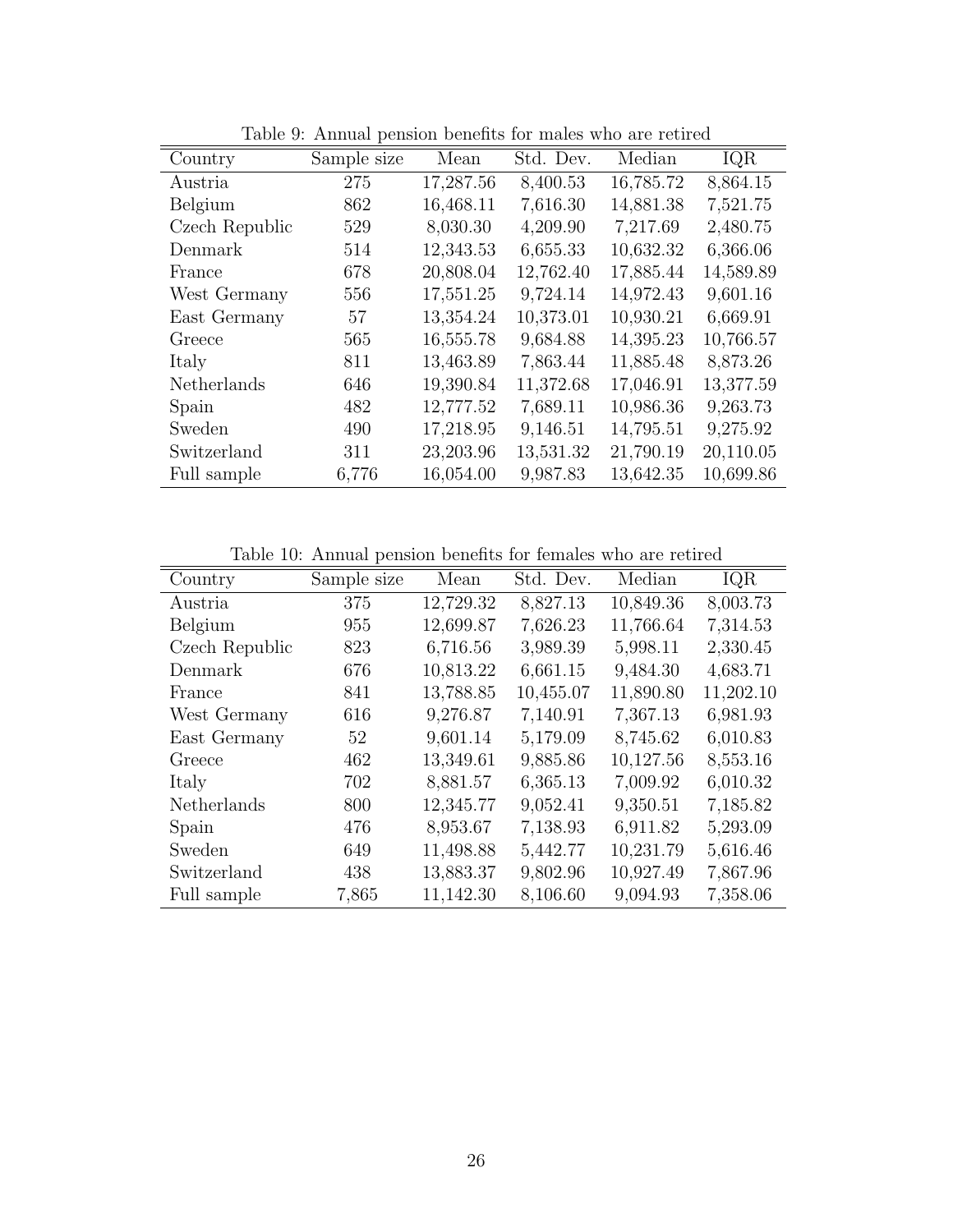|                | Table 11. Expected allittat pension belieftes for marcs who are still working |           |           |           |           |  |  |
|----------------|-------------------------------------------------------------------------------|-----------|-----------|-----------|-----------|--|--|
| Country        | Sample size                                                                   | Mean      | Std. Dev. | Median    | IQR       |  |  |
| Austria        | 41                                                                            | 15,912.76 | 7,379.96  | 13,458.87 | 8,075.32  |  |  |
| Belgium        | 255                                                                           | 15,568.12 | 6,782.90  | 14,358.45 | 7,060.47  |  |  |
| Czech Republic | 205                                                                           | 7,839.34  | 4,675.98  | 6,601.58  | 2,981.36  |  |  |
| Denmark        | 336                                                                           | 17,122.29 | 6,989.54  | 16,324.94 | 7,689.05  |  |  |
| France         | 227                                                                           | 17,876.21 | 9,462.34  | 15,850.33 | 12,162.92 |  |  |
| West Germany   | 174                                                                           | 18,750.99 | 10,894.70 | 16,540.31 | 12,039.35 |  |  |
| East Germany   | 19                                                                            | 13,044.10 | 7,614.93  | 10,769.15 | 7,897.38  |  |  |
| Greece         | 231                                                                           | 14,330.86 | 8,100.98  | 12,597.03 | 8,016.83  |  |  |
| Italy          | 132                                                                           | 12,867.96 | 6,331.15  | 11,349.47 | 4,831.41  |  |  |
| Netherlands    | 277                                                                           | 21,663.31 | 9,882.41  | 20,654.06 | 9,653.53  |  |  |
| Spain          | 172                                                                           | 15,150.35 | 7,428.44  | 13,824.67 | 6,943.19  |  |  |
| Sweden         | 233                                                                           | 15,811.90 | 7,368.45  | 14,400.50 | 6,882.59  |  |  |
| Switzerland    | 167                                                                           | 27,924.04 | 11,302.25 | 26,321.74 | 14,340.06 |  |  |
| Full sample    | 2,469                                                                         | 16,814.07 | 9,366.25  | 14,812.14 | 10,178.84 |  |  |

<span id="page-28-0"></span>Table 11: Expected annual pension benefits for males who are still working

<span id="page-28-1"></span>Table 12: Expected annual pension benefits for females who are still working

| Country        | Sample size | Mean      | Std. Dev. | Median    | IQR       |
|----------------|-------------|-----------|-----------|-----------|-----------|
| Austria        | 42          | 10,706.89 | 4,573.39  | 10,292.59 | 6,280.80  |
| Belgium        | 281         | 11,183.93 | 4,731.50  | 10,930.77 | 6,693.41  |
| Czech Republic | 210         | 5,790.82  | 2,568.27  | 5,323.85  | 2,555.45  |
| Denmark        | 426         | 14,255.25 | 4,933.90  | 13,876.20 | 5,702.85  |
| France         | 308         | 11,931.90 | 8,586.14  | 10,016.53 | 7,691.26  |
| West Germany   | 208         | 9,433.06  | 6,170.52  | 8,341.95  | 7,009.22  |
| East Germany   | 24          | 10,229.36 | 4,915.26  | 9,830.30  | 5,950.65  |
| Greece         | 203         | 10,228.80 | 5,129.79  | 9,690.02  | 5,496.09  |
| Italy          | 146         | 9,751.51  | 4,472.44  | 9,774.67  | 5,882.18  |
| Netherlands    | 264         | 12,348.17 | 7,195.20  | 11,225.03 | 9,679.76  |
| Spain          | 128         | 11,738.32 | 6,308.47  | 10,292.93 | 6,912.33  |
| Sweden         | 322         | 12,093.37 | 5,037.37  | 11,700.41 | 5,506.07  |
| Switzerland    | 202         | 14,035.23 | 9,485.62  | 11,844.78 | 12,009.29 |
| Full sample    | 2,764       | 11,488.99 | 6,494.47  | 10,732.00 | 7,518.97  |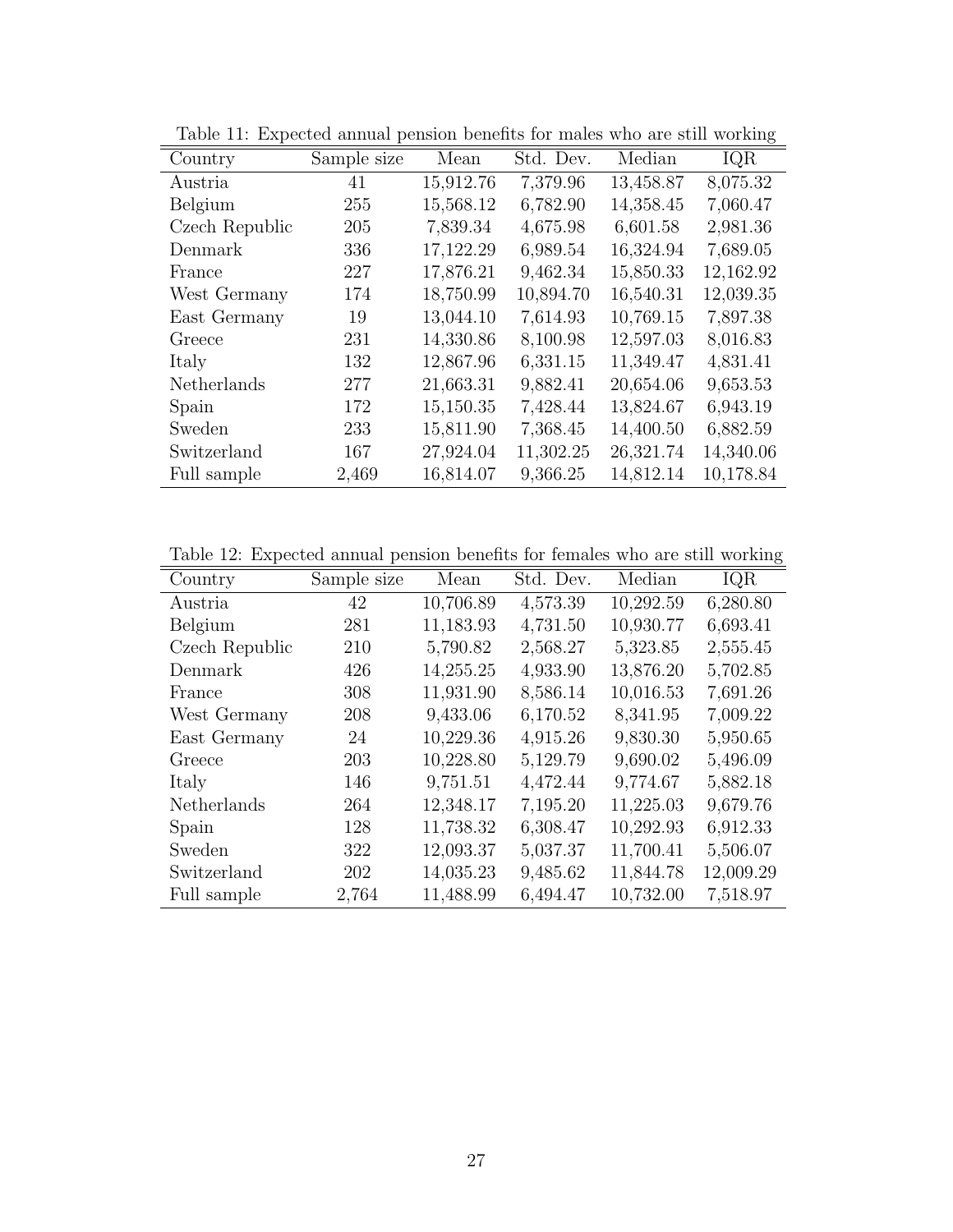| Country        | Sample size | Mean  | Std. Dev. | Median | Min      | Max |
|----------------|-------------|-------|-----------|--------|----------|-----|
| Austria        | 323         | 9.00  | 4.74      | 8      |          | 25  |
| Belgium        | 1,162       | 12.17 | 3.83      | 12     | 0        | 25  |
| Czech Republic | 777         | 12.34 | 3.28      | 12     | 1        | 24  |
| Denmark        | 917         | 12.71 | 3.67      | 11     | 4        | 21  |
| France         | 944         | 11.89 | 4.16      | 12     | $\theta$ | 25  |
| West Germany   | 766         | 13.50 | 3.31      | 13     | 5        | 25  |
| East Germany   | 80          | 13.73 | 3.06      | 13     | 8        | 21  |
| Greece         | 853         | 10.12 | 4.34      | 11     | $\Omega$ | 24  |
| Italy          | 992         | 8.53  | 4.48      | 8      | $\Omega$ | 25  |
| Netherlands    | 964         | 11.64 | 3.83      | 11     | 1        | 25  |
| Spain          | 690         | 8.54  | 4.77      | 8      | $\theta$ | 25  |
| Sweden         | 779         | 11.34 | 4.08      | 11     | $\Omega$ | 25  |
| Switzerland    | 528         | 12.13 | 4.80      | 12     | 1        | 25  |
| Full sample    | 9,775       | 11.29 | 4.36      | 11     | $\Omega$ | 25  |

<span id="page-29-0"></span>Table 13: Years of education, males

<span id="page-29-1"></span>Table 14: Years of education, females

| Country        | Sample size | Mean  | Std. Dev. | Median | Min      | Max |
|----------------|-------------|-------|-----------|--------|----------|-----|
| Austria        | 424         | 8.68  | 4.07      | 8      |          | 25  |
| Belgium        | 1,264       | 11.63 | 3.34      | 12     |          | 25  |
| Czech Republic | 1062        | 11.28 | 2.81      | 12     | $\theta$ | 25  |
| Denmark        | 1,133       | 12.19 | 4.00      | 12     | 4        | 18  |
| France         | 1,165       | 11.19 | 3.87      | 11     | $\theta$ | 25  |
| West Germany   | 850         | 12.23 | 3.05      | 12     |          | 25  |
| East Germany   | 81          | 12.20 | 2.69      | 12     | 6        | 18  |
| Greece         | 680         | 9.79  | 4.34      | 10     | $\Omega$ | 22  |
| Italy          | 868         | 8.24  | 4.24      | 8      | $\theta$ | 25  |
| Netherlands    | 1,106       | 10.97 | 3.30      | 10     | $\Omega$ | 24  |
| Spain          | 622         | 8.18  | 4.35      | 8      | $\theta$ | 25  |
| Sweden         | 999         | 11.53 | 3.90      | 11     |          | 25  |
| Switzerland    | 675         | 10.96 | 4.16      | 11     | 1        | 25  |
| Full sample    | 10,929      | 10.85 | 3.96      | 11     | $\Omega$ | 25  |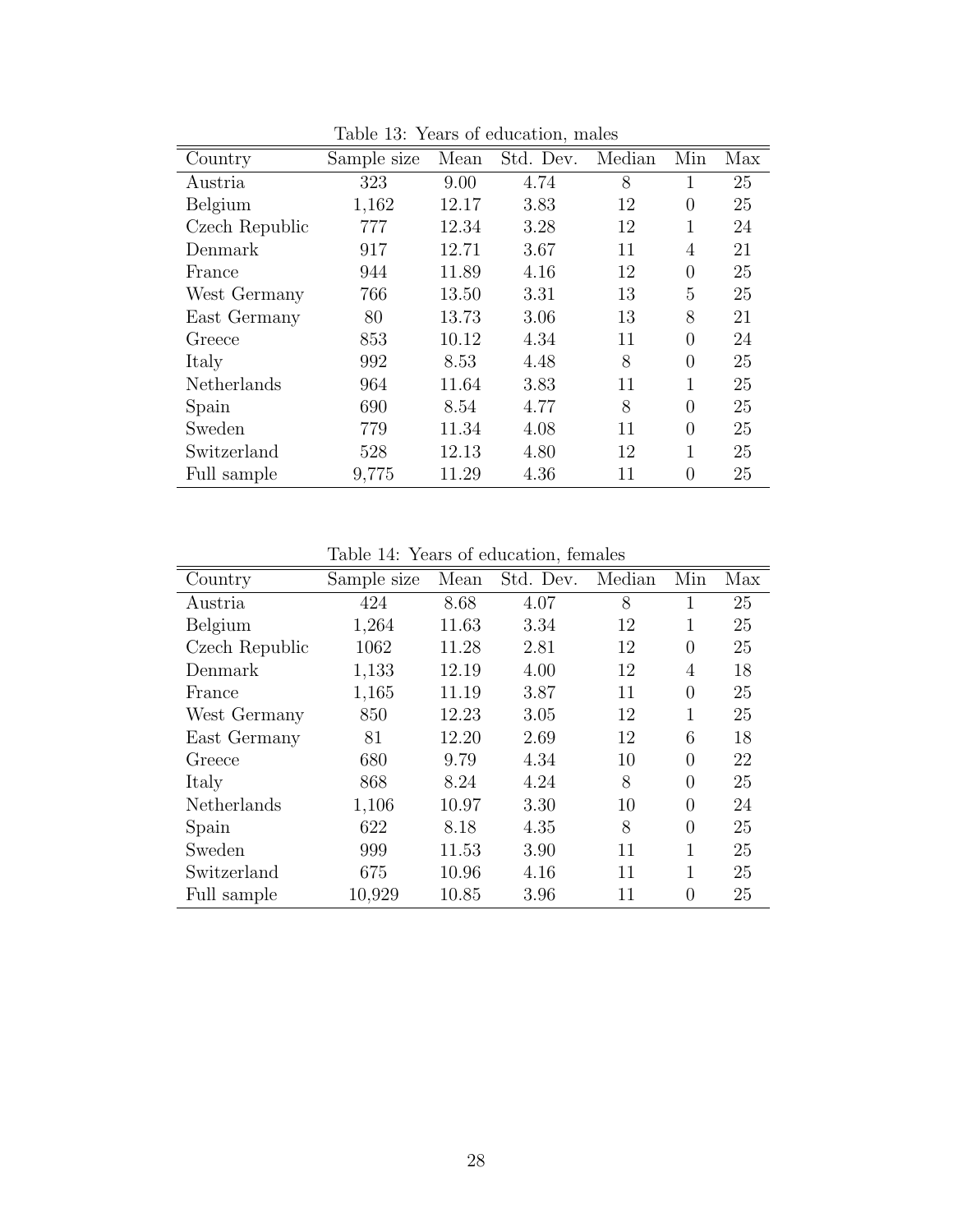| Country        | Sample size | Mean  | Std. Dev. | Median | Min            | Max |
|----------------|-------------|-------|-----------|--------|----------------|-----|
| Austria        | 323         | 36.35 | 9.78      | 39     |                | 59  |
| Belgium        | 1,162       | 33.89 | 10.02     | 36     | 1              | 53  |
| Czech Republic | 777         | 37.88 | 7.47      | 40     | 1              | 56  |
| Denmark        | 917         | 31.73 | 11.21     | 35     | 1              | 62  |
| France         | 944         | 31.84 | 10.89     | 35     | 1              | 59  |
| West Germany   | 766         | 35.36 | 9.91      | 38     | 1              | 57  |
| East Germany   | 80          | 33.74 | 8.07      | 35     | 13             | 58  |
| Greece         | 853         | 33.83 | 11.47     | 36     | 1              | 70  |
| Italy          | 992         | 31.51 | 11.48     | 35     | 1              | 68  |
| Netherlands    | 964         | 35.02 | 10.56     | 38     | $\overline{2}$ | 56  |
| Spain          | 690         | 35.69 | 12.78     | 39     | 1              | 71  |
| Sweden         | 779         | 35.71 | 10.87     | 38     | 1              | 63  |
| Switzerland    | 528         | 33.88 | 11.62     | 38     | 1              | 77  |
| Full sample    | 9,775       | 34.14 | 10.89     | 37     | 1              | 77  |

<span id="page-30-0"></span>Table 15: Years of work, males

<span id="page-30-1"></span>Table 16: Years of work, females

|                | ranic ro.   |       | <b>TOGES</b> OF WOLK, IGHIGICS |        |                |     |
|----------------|-------------|-------|--------------------------------|--------|----------------|-----|
| Country        | Sample size | Mean  | Std. Dev.                      | Median | Min            | Max |
| Austria        | 424         | 22.08 | 13.29                          | 23.5   |                | 51  |
| Belgium        | 1,264       | 22.12 | 13.07                          | 24     | 1              | 49  |
| Czech Republic | 1,062       | 33.55 | 7.67                           | 35     | 1              | 64  |
| Denmark        | 1,133       | 26.40 | 11.32                          | 29     | 1              | 57  |
| France         | 1,165       | 24.28 | 12.76                          | 27     | $\mathbf{1}$   | 55  |
| West Germany   | 850         | 24.76 | 12.72                          | 27     | 1              | 63  |
| East Germany   | 81          | 30.33 | 11.13                          | 32     | $\overline{2}$ | 67  |
| Greece         | 680         | 22.47 | 12.02                          | 23     | 1              | 59  |
| Italy          | 868         | 20.33 | 12.67                          | 20     |                | 51  |
| Netherlands    | 1,106       | 18.57 | 12.08                          | 17     | 1              | 58  |
| Spain          | 622         | 18.51 | 13.60                          | 14     | 1              | 54  |
| Sweden         | 999         | 31.33 | 10.26                          | 33     | $\mathbf{1}$   | 72  |
| Switzerland    | 675         | 20.33 | 12.95                          | 21     | 1              | 59  |
| Full sample    | 10,929      | 24.22 | 12.86                          | 26     |                | 72  |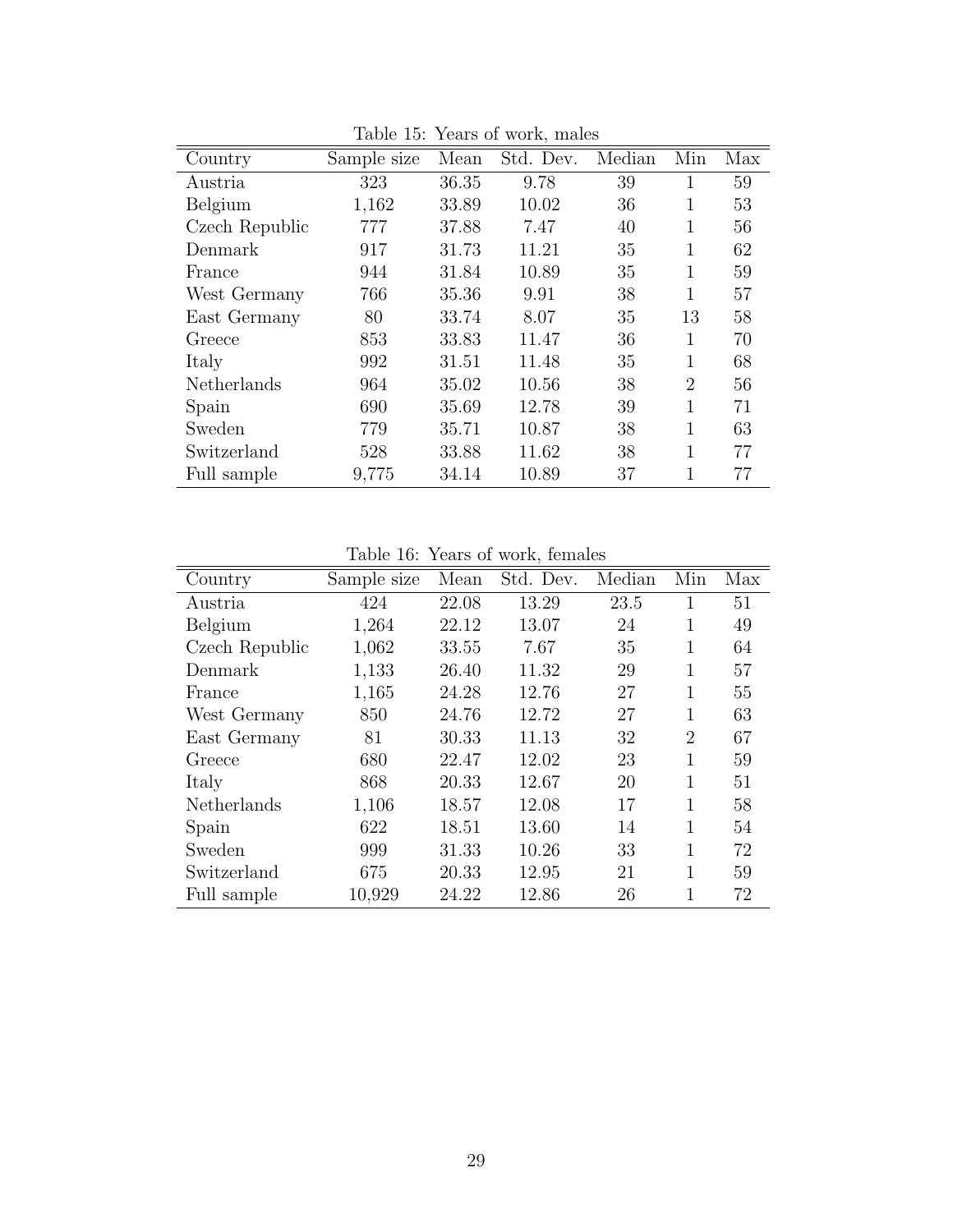|                |             | $\cdot$ | $\check{ }$ |                |     |     |
|----------------|-------------|---------|-------------|----------------|-----|-----|
| Country        | Sample size | Mean    | Std. Dev.   | Median         | Min | Max |
| Austria        | 323         | 2.70    | 1.61        | $\overline{2}$ |     | 13  |
| Belgium        | 1,162       | 2.70    | 1.67        | $\overline{2}$ | 1   | 11  |
| Czech Republic | 777         | 2.26    | 1.58        | $\overline{2}$ |     | 11  |
| Denmark        | 917         | 4.40    | 2.67        | 4              | 1   | 18  |
| France         | 944         | 3.08    | 1.90        | 3              | 1   | 14  |
| West Germany   | 766         | 2.76    | 1.75        | $\overline{2}$ | 1   | 10  |
| East Germany   | 80          | 3.52    | 1.83        | 3              | 1   | 9   |
| Greece         | 853         | 1.35    | 0.72        | 1              | 1   | 10  |
| Italy          | 992         | 2.45    | 1.49        | $\overline{2}$ | 1   | 11  |
| Netherlands    | 964         | 3.32    | 1.98        | 3              | 1   | 14  |
| Spain          | 690         | 2.45    | 1.71        | $\overline{2}$ | 1   | 13  |
| Sweden         | 779         | 3.86    | 2.41        | 3              | 1   | 17  |
| Switzerland    | 528         | 3.68    | 2.21        | 3              | 1   | 14  |
| Full sample    | 9,775       | 2.92    | 2.03        | $\overline{2}$ | 1   | 18  |

<span id="page-31-0"></span>Table 17: Number of jobs during the career, males

<span id="page-31-1"></span>Table 18: Number of jobs during the career, males

|                |             | $\cdot$ | $\check{ }$ |                |     |     |
|----------------|-------------|---------|-------------|----------------|-----|-----|
| Country        | Sample size | Mean    | Std. Dev.   | Median         | Min | Max |
| Austria        | 424         | 2.53    | 1.62        | $\overline{2}$ |     | 13  |
| Belgium        | 1,264       | 2.17    | 1.41        | $\overline{2}$ | 1   | 11  |
| Czech Republic | 1,062       | 2.39    | 1.58        | $\overline{2}$ |     | 11  |
| Denmark        | 1,133       | 4.22    | 2.70        | 4              | 1   | 19  |
| France         | 1,165       | 2.62    | 1.71        | $\overline{2}$ |     | 16  |
| West Germany   | 850         | 2.76    | 1.69        | $\overline{2}$ | 1   | 11  |
| East Germany   | 81          | 3.27    | 2.12        | 3              | 1   | 11  |
| Greece         | 680         | 1.29    | 0.68        | 1              | 1   | 6   |
| Italy          | 868         | 1.83    | 1.14        | 1              | 1   | 10  |
| Netherlands    | 1,106       | 2.95    | 1.79        | 3              | 1   | 10  |
| Spain          | 622         | 1.73    | 1.05        | 1              | 1   | 7   |
| Sweden         | 999         | 3.73    | 2.37        | 3              |     | 20  |
| Switzerland    | 675         | 3.62    | 2.30        | 3              | 1   | 16  |
| Full sample    | 10,929      | 2.72    | 1.98        | $\overline{2}$ |     | 20  |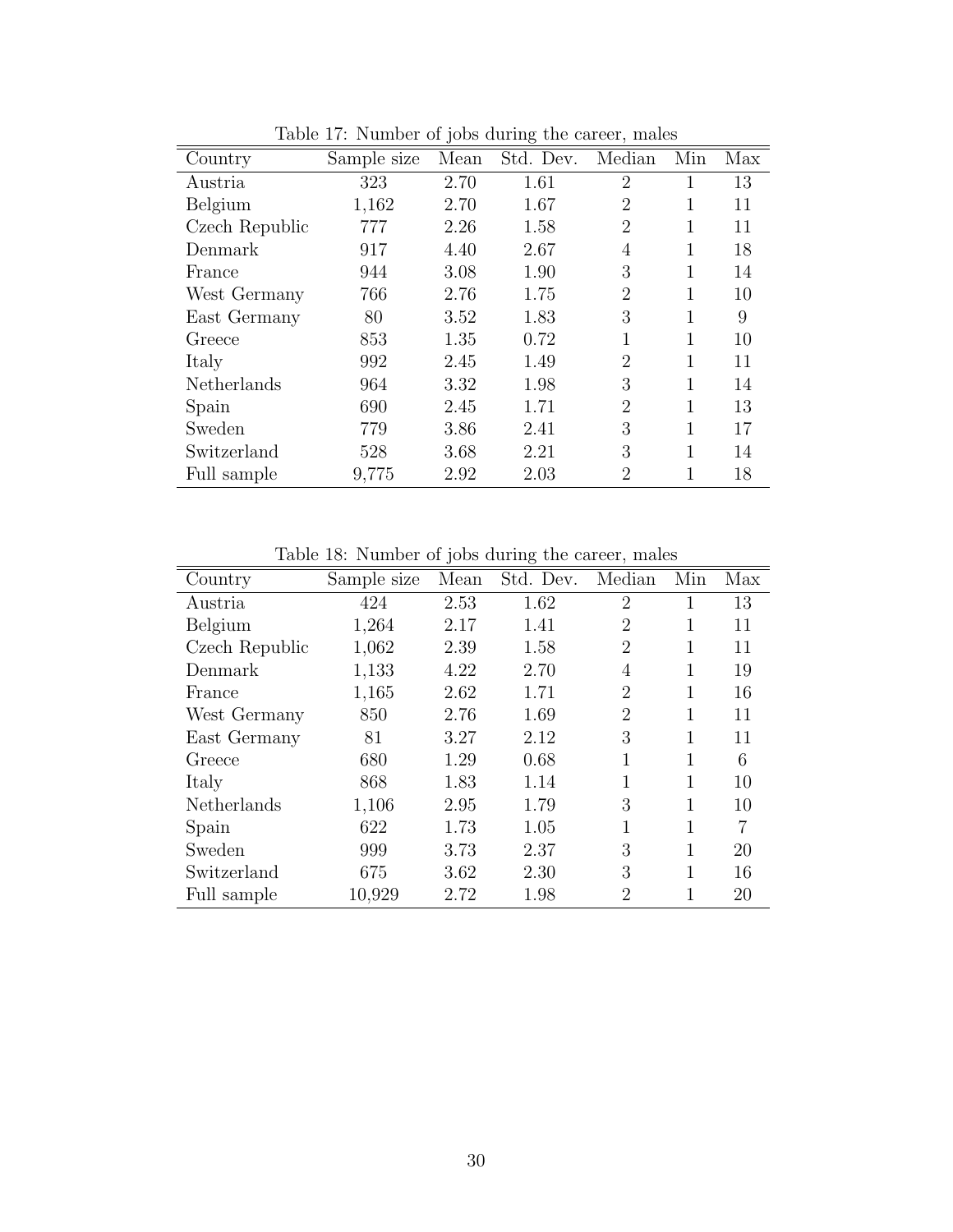## References

- <span id="page-32-9"></span>Angelini, Viola, Agar Brugiavini and Guglielmo Weber (2009). "Ageing and Unused Capacity in Europe: Is There an Early Retirement Trap?" Economic Policy, 24, 463-508.
- <span id="page-32-1"></span>Bhuller, Manudeep, Magne Mogstad and Kjell G. Salvanes (2011). "Life-cycle Bias and the Returns to Schooling in Current and Lifetime Earnings." IZA Discussion Paper No. 5788.
- <span id="page-32-2"></span>Böhlmark, Anders and Matthew J. Lindquist (2006). "Life-Cycle Variations in the Association between Current and Lifetime Income: Replication and Extension for Sweden." Journal of Labor Economics, 24(4), 879-896.
- <span id="page-32-6"></span>Bound, John, Charles Brown and Nancy Mathiowetz (2001). "Measurement Error in Survey Data." In *Handbook of Econometrics, Vol. 5.* Heckman, J.J. and E. Leamer. (eds.), North-Holland, Amsterdam, 3705-3843.
- <span id="page-32-3"></span>Brenner, Jan (2010). "Life-Cycle Variations in the Association between Current and Lifetime Earnings: Evidence for German Natives and Guest Workers." Labour Economics, 17(2), 392-406.
- <span id="page-32-8"></span>Christelis, Dimitris (2011). "Imputation of Missing Data in Waves 1 and 2 of SHARE." SHARE Working Paper 01/2011.
- <span id="page-32-5"></span>Garrouste, Christelle and Omar Paccagnella (2011). "Data Quality: Three Examples of Consistency Across SHARE and SHARELIFE Data." In Retrospective Data Collection in the Survey of Health, Ageing and Retirement in Europe. SHARELIFE Methodology. Schröder, M. (ed.), Mannheim Research Institute for the Economics of Ageing (MEA), Mannheim, 62-72.
- <span id="page-32-7"></span>Gould, Eric D., Victor Lavy and M. Daniele Paserman (2011). "Sixty Years after the Magic Carpet Ride: The Long-Run Effect of the Early Childhood Environment on Social and Economic Outcomes." Review of Economic Studies, 78(3), 938-973.
- <span id="page-32-0"></span>Haider, Steven and Gary Solon (2006). "Life cycle Variation in the Association between Current and Lifetime Earnings."American Economic Review, 96(4), 1308-1320.
- <span id="page-32-4"></span>Havari, Enkelejda and Fabrizio Mazzonna (2011). "Can We trust older people's statements on their childhood circumstances? Evidence from SHARELIFE." SHARE Working Paper 05/2011.